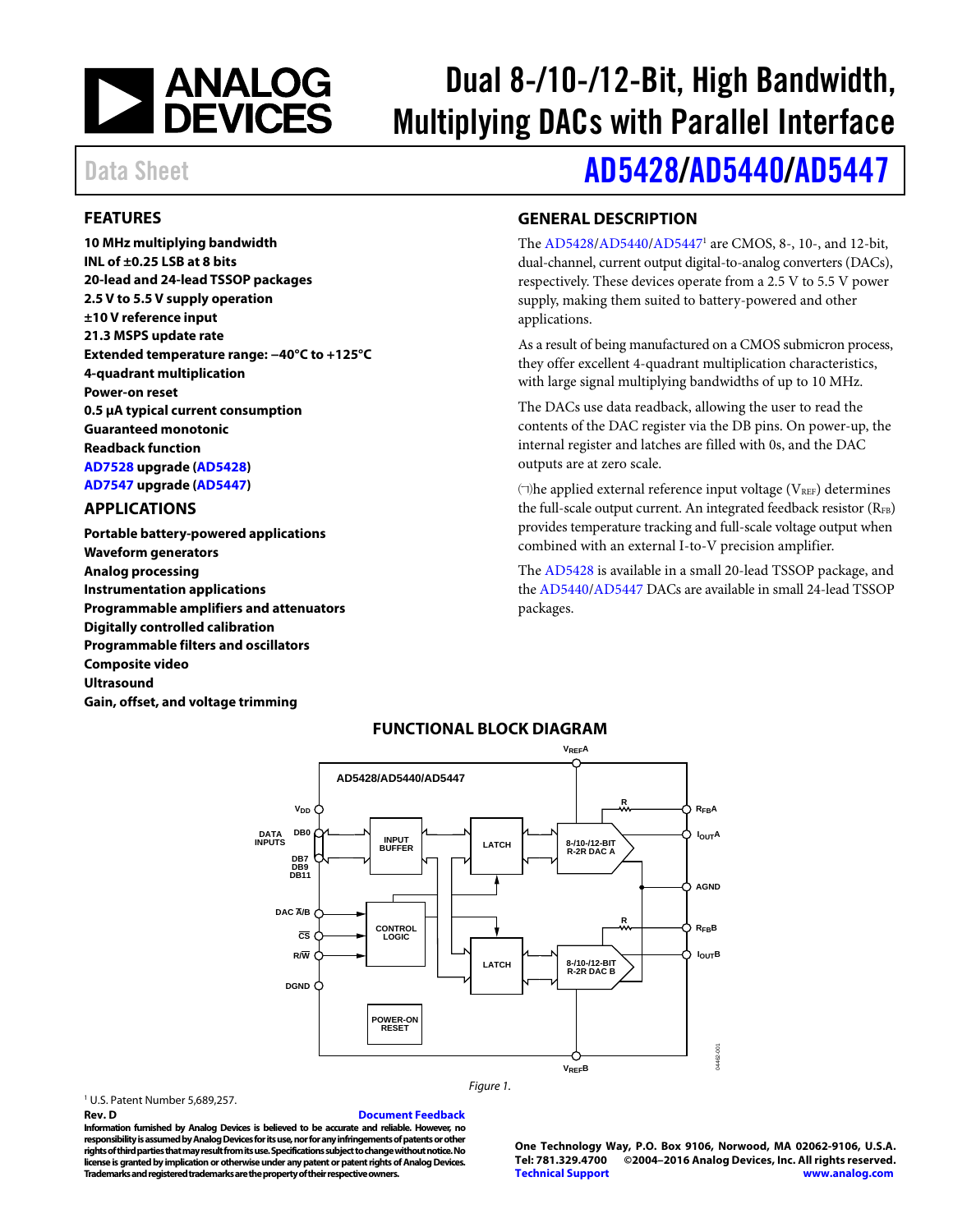# TABLE OF CONTENTS

# <span id="page-1-0"></span>**REVISION HISTORY**

| Changed ADSP-21xx to ADSP-2191M Throughout               |
|----------------------------------------------------------|
| Changed ADSP-BF5xx to ADSP-BF534 Throughout              |
| Deleted Positive Output Voltage Section and Figure 41 19 |
|                                                          |
|                                                          |
|                                                          |

# **8/11—Rev. B to Rev. C**

### **3/11—Rev. A to Rev. B**

| Changes to Evaluation Board For the AD5447 Section  23 |  |
|--------------------------------------------------------|--|
|                                                        |  |
|                                                        |  |
|                                                        |  |
|                                                        |  |

### **7/05—Rev. 0 to Rev. A**

| PCB Layout and Power Supply Decoupling  23 |  |
|--------------------------------------------|--|
|                                            |  |
|                                            |  |
|                                            |  |
|                                            |  |
|                                            |  |
|                                            |  |

| Change to Figure 13, Figure 14, and Figure 18 11              |
|---------------------------------------------------------------|
|                                                               |
|                                                               |
|                                                               |
| Changes to Single-Supply Applications Section 19              |
|                                                               |
| Changes to Divider or Programmable Gain Element Section 20    |
|                                                               |
|                                                               |
| Changes to Microprocessor Interfacing Section  22             |
|                                                               |
| Added 8xC51-to-AD5428/AD5440/AD5447                           |
|                                                               |
| Added ADSP-BF5xx-to-AD5428/AD5440/AD5447                      |
|                                                               |
| Changes to Power Supplies for the Evaluation Board Section 23 |
|                                                               |
|                                                               |
|                                                               |

**7/04—Revision 0: Initial Version**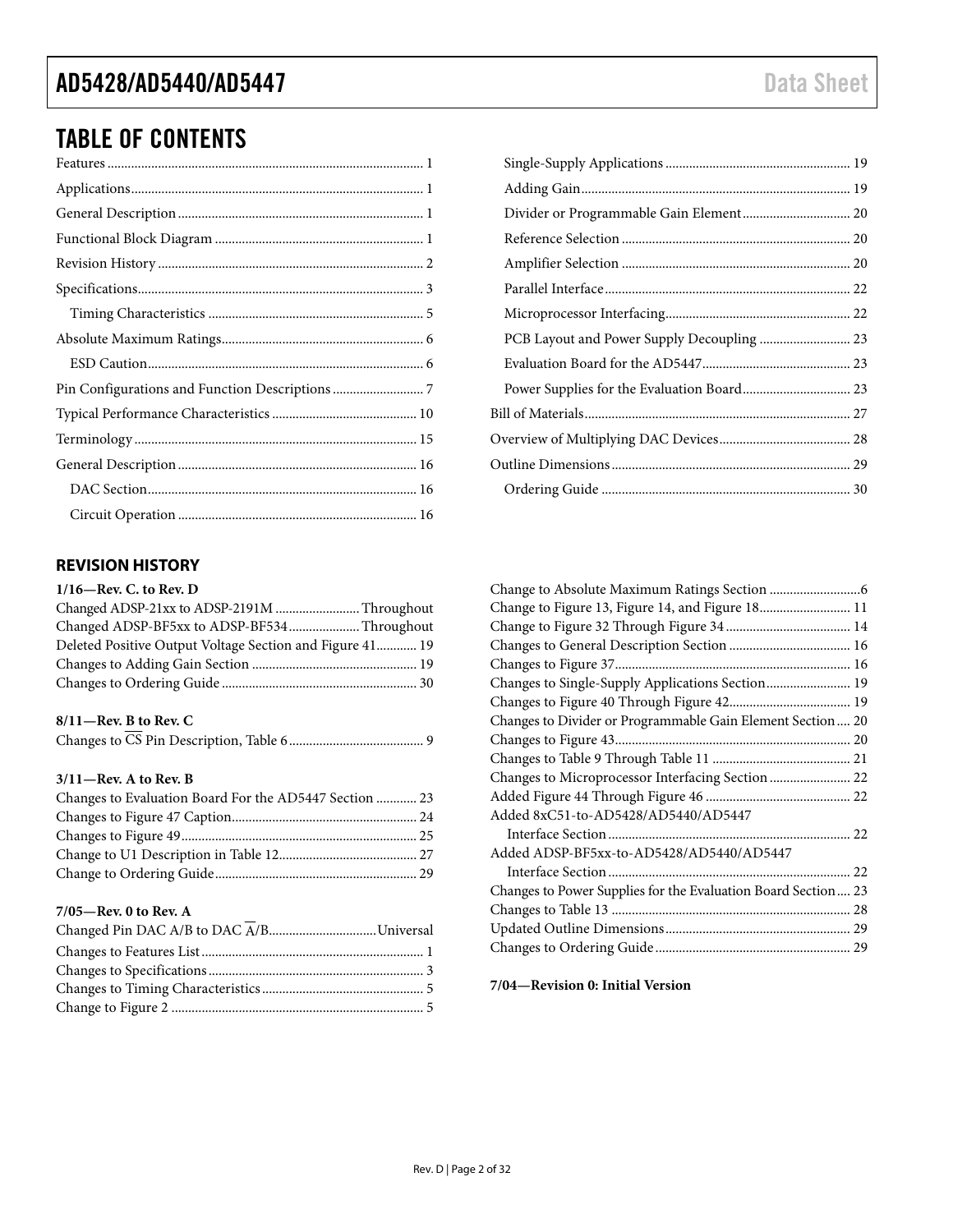# <span id="page-2-0"></span>SPECIFICATIO[NS1](#page-3-0)

V<sub>DD</sub> = 2.5 V to 5.5 V, V<sub>REF</sub> = 10 V, I<sub>OUT</sub>2 = 0 V. Temperature range for Y version: −40°C to +125°C. All specifications T<sub>MIN</sub> to T<sub>MAX</sub>, unless otherwise noted. DC performance is measured wit[h OP177,](http://www.analog.com/OP177?doc=AD5428_5440_5447.pdf) and ac performance is measured with [AD8038,](http://www.analog.com/AD8038?doc=AD5428_5440_5447.pdf) unless otherwise noted.

| Table 1.                             |                |            |         |              |                                                                 |
|--------------------------------------|----------------|------------|---------|--------------|-----------------------------------------------------------------|
| <b>Parameter</b>                     | Min            | <b>Typ</b> | Max     | Unit         | <b>Conditions</b>                                               |
| <b>STATIC PERFORMANCE</b>            |                |            |         |              |                                                                 |
| AD5428                               |                |            |         |              |                                                                 |
| Resolution                           |                |            | 8       | <b>Bits</b>  |                                                                 |
| Relative Accuracy                    |                |            | ±0.25   | <b>LSB</b>   |                                                                 |
| <b>Differential Nonlinearity</b>     |                |            | ±1      | <b>LSB</b>   | Guaranteed monotonic                                            |
| AD5440                               |                |            |         |              |                                                                 |
| Resolution                           |                |            | 10      | <b>Bits</b>  |                                                                 |
| Relative Accuracy                    |                |            | ±0.5    | <b>LSB</b>   |                                                                 |
| <b>Differential Nonlinearity</b>     |                |            | ±1      | <b>LSB</b>   | Guaranteed monotonic                                            |
| AD5447                               |                |            |         |              |                                                                 |
| Resolution                           |                |            | 12      | <b>Bits</b>  |                                                                 |
| Relative Accuracy                    |                |            | ±1      | <b>LSB</b>   |                                                                 |
| <b>Differential Nonlinearity</b>     |                |            | $-1/+2$ | <b>LSB</b>   | Guaranteed monotonic                                            |
| <b>Gain Error</b>                    |                |            | ±25     | mV           |                                                                 |
| Gain Error Temperature Coefficient   |                | ±5         |         | ppm FSR/°C   |                                                                 |
| Output Leakage Current               |                |            | ±5      | nA           | Data = $0x0000$ , T <sub>A</sub> = $25^{\circ}$ C               |
|                                      |                |            | ±15     | nA           | Data = $0 \times 0000$                                          |
| REFERENCE INPUT                      |                |            |         |              |                                                                 |
| Reference Input Range                |                | ±10        |         | $\mathsf{V}$ |                                                                 |
| VREFA, VREFB Input Resistance        | 8              | 10         | 13      | $k\Omega$    | Input resistance TC = -50 ppm/°C                                |
| VREFA-to-VREFB Input                 |                | 1.6        | 2.5     | $\%$         | Typ = $25^{\circ}$ C, max = $125^{\circ}$ C                     |
| <b>Resistance Mismatch</b>           |                |            |         |              |                                                                 |
| Input Capacitance                    |                |            |         |              |                                                                 |
| Code 0                               |                | 3.5        |         | pF           |                                                                 |
| Code 4095                            |                | 3.5        |         | pF           |                                                                 |
| DIGITAL INPUTS/OUTPUT                |                |            |         |              |                                                                 |
| Input High Voltage, VIH              | 1.7            |            |         | $\vee$       | $V_{DD}$ = 3.6 V to 5.5 V                                       |
|                                      | 1.7            |            |         | v            | $V_{DD} = 2.5 V$ to 3.6 V                                       |
| Input Low Voltage, VIL               |                |            | 0.8     | v            | $V_{DD}$ = 2.7 V to 5.5 V                                       |
|                                      |                |            | 0.7     | v            | $V_{DD} = 2.5 V$ to 2.7 V                                       |
| Output High Voltage, V <sub>OH</sub> | $V_{DD}$ - 1   |            |         | v            | $V_{DD} = 4.5 V$ to 5.5 V, $I_{SOURCE} = 200 \mu A$             |
|                                      | $V_{DD} - 0.5$ |            |         | v            | $V_{DD} = 2.5 V$ to 3.6 V, Isource = 200 µA                     |
| Output Low Voltage, V <sub>OL</sub>  |                |            | 0.4     | ۷            | $V_{DD} = 4.5 V$ to 5.5 V, $I_{SINK} = 200 \mu A$               |
|                                      |                |            | 0.4     | ۷            | $V_{DD}$ = 2.5 V to 3.6 V, $I_{SINK}$ = 200 µA                  |
| Input Leakage Current, ILL           |                |            | 1       | μA           |                                                                 |
| Input Capacitance                    |                | 4          | 10      | pF           |                                                                 |
| DYNAMIC PERFORMANCE                  |                |            |         |              |                                                                 |
| Reference-Multiplying BW             |                | 10         |         | MHz          | $V_{REF} = \pm 3.5 V p-p$ , DAC loaded all 1s                   |
| <b>Output Voltage Settling Time</b>  |                |            |         |              | $R_{LOAD} = 100 \Omega$ , $C_{LOAD} = 15 pF$ , $V_{REF} = 10 V$ |
|                                      |                |            |         |              | DAC latch alternately loaded with 0s and 1s                     |
| Measured to $\pm 1$ mV of FS         |                | 80         | 120     | ns           |                                                                 |
| Measured to ±4 mV of FS              |                | 35         | 70      | ns           |                                                                 |
| Measured to ±16 mV of FS             |                | 30         | 60      | ns           |                                                                 |
| <b>Digital Delay</b>                 |                | 20         | 40      | ns           | Interface delay time                                            |
| 10% to 90% Settling Time             |                | 15         | 30      | ns           | Rise and fall times, $V_{REF} = 10 V$ , $R_{LOAD} = 100 \Omega$ |
| Digital-to-Analog Glitch Impulse     |                | 3          |         | nV-sec       | 1 LSB change around major carry, VREF = 0 V                     |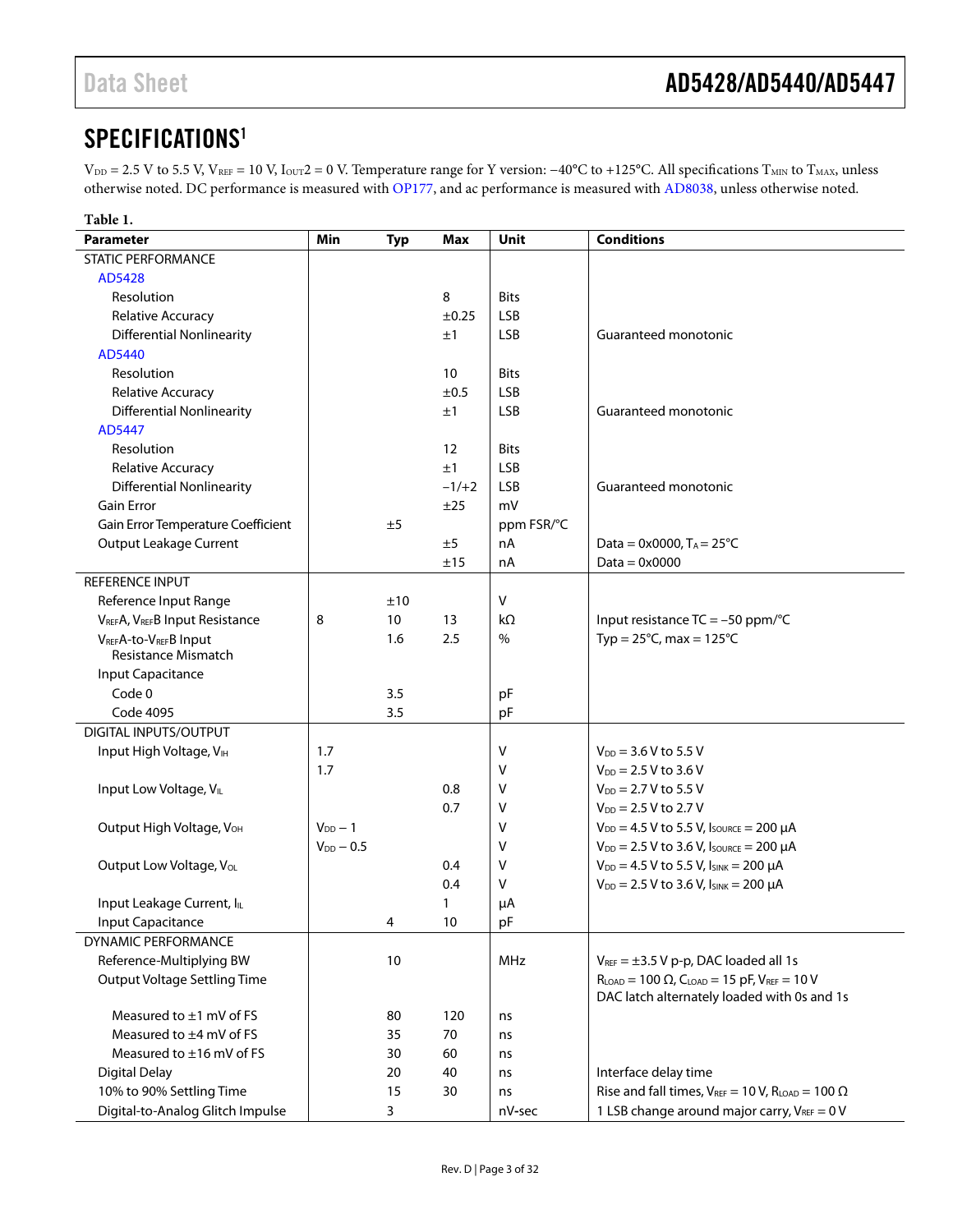<span id="page-3-0"></span>

| <b>Parameter</b>                     | Min | <b>Typ</b>   | Max   | Unit           | <b>Conditions</b>                                                                                 |
|--------------------------------------|-----|--------------|-------|----------------|---------------------------------------------------------------------------------------------------|
| Multiplying Feedthrough Error        |     |              |       |                | DAC latches loaded with all 0s, $V_{REF} = \pm 3.5 V$                                             |
|                                      |     |              | 70    | dB             | 1 MHz                                                                                             |
|                                      |     |              | 48    | dB             | <b>10 MHz</b>                                                                                     |
| <b>Output Capacitance</b>            |     | 12           | 17    | pF             | DAC latches loaded with all 0s                                                                    |
|                                      |     | 25           | 30    | pF             | DAC latches loaded with all 1s                                                                    |
| Digital Feedthrough                  |     | $\mathbf{1}$ |       | nV-sec         | Feedthrough to DAC output with $\overline{CS}$ high and<br>alternate loading of all 0s and all 1s |
| <b>Output Noise Spectral Density</b> |     | 25           |       | $nV/\sqrt{Hz}$ | @ 1 kHz                                                                                           |
| Analog THD                           |     | 81           |       | dB             | $V_{REF}$ = 3.5 V p-p, all 1s loaded, $f$ = 100 kHz                                               |
| <b>Digital THD</b>                   |     |              |       |                | $Clock = 10 MHz, VREF = 3.5 V$                                                                    |
| 100 kHz $f_{\text{OUT}}$             |     | 61           |       | dB             |                                                                                                   |
| 50 kHz four                          |     | 66           |       | dB             |                                                                                                   |
| SFDR Performance (Wide Band)         |     |              |       |                | AD5447, 65k codes, $V_{REF} = 3.5 V$                                                              |
| $Clock = 10 MHz$                     |     |              |       |                |                                                                                                   |
| 500 kHz fout                         |     | 55           |       | dB             |                                                                                                   |
| 100 kHz fout                         |     | 63           |       | dB             |                                                                                                   |
| 50 kHz four                          |     | 65           |       | dB             |                                                                                                   |
| $Clock = 25 MHz$                     |     |              |       |                |                                                                                                   |
| 500 kHz fout                         |     | 50           |       | dB             |                                                                                                   |
| 100 kHz fout                         |     | 60           |       | dB             |                                                                                                   |
| 50 kHz four                          |     | 62           |       | dB             |                                                                                                   |
| SFDR Performance (Narrow Band)       |     |              |       |                | AD5447, 65k codes, VREF = 3.5 V                                                                   |
| $Clock = 10 MHz$                     |     |              |       |                |                                                                                                   |
| 500 kHz four                         |     | 73           |       | dB             |                                                                                                   |
| 100 kHz four                         |     | 80           |       | dB             |                                                                                                   |
| 50 $k$ Hz $f_{\text{OUT}}$           |     | 87           |       | dB             |                                                                                                   |
| $Clock = 25 MHz$                     |     |              |       |                |                                                                                                   |
| 500 kHz $f_{\text{OUT}}$             |     | 70           |       | dB             |                                                                                                   |
| 100 kHz four                         |     | 75           |       | dB             |                                                                                                   |
| 50 kHz four                          |     | 80           |       | dB             |                                                                                                   |
| <b>Intermodulation Distortion</b>    |     |              |       |                | AD5447, 65k codes, VREF = 3.5 V                                                                   |
| $f_1 = 40$ kHz, $f_2 = 50$ kHz       |     | 72           |       | dB             | $Clock = 10 MHz$                                                                                  |
| $f_1 = 40$ kHz, $f_2 = 50$ kHz       |     | 65           |       | dB             | $Clock = 25 MHz$                                                                                  |
| POWER REQUIREMENTS                   |     |              |       |                |                                                                                                   |
| Power Supply Range                   | 2.5 |              | 5.5   | V              |                                                                                                   |
| $\mathsf{In}$                        |     |              | 0.7   | μA             | $T_A = 25^{\circ}C$ , logic inputs = 0 V or V <sub>DD</sub>                                       |
|                                      |     | 0.5          | 10    | μA             | $T_A = -40^{\circ}C$ to +125°C, logic inputs = 0 V or V <sub>DD</sub>                             |
| Power Supply Sensitivity             |     |              | 0.001 | $% /$ %        | $\Delta V_{DD} = \pm 5\%$                                                                         |

<sup>1</sup> Guaranteed by design, not subject to production test.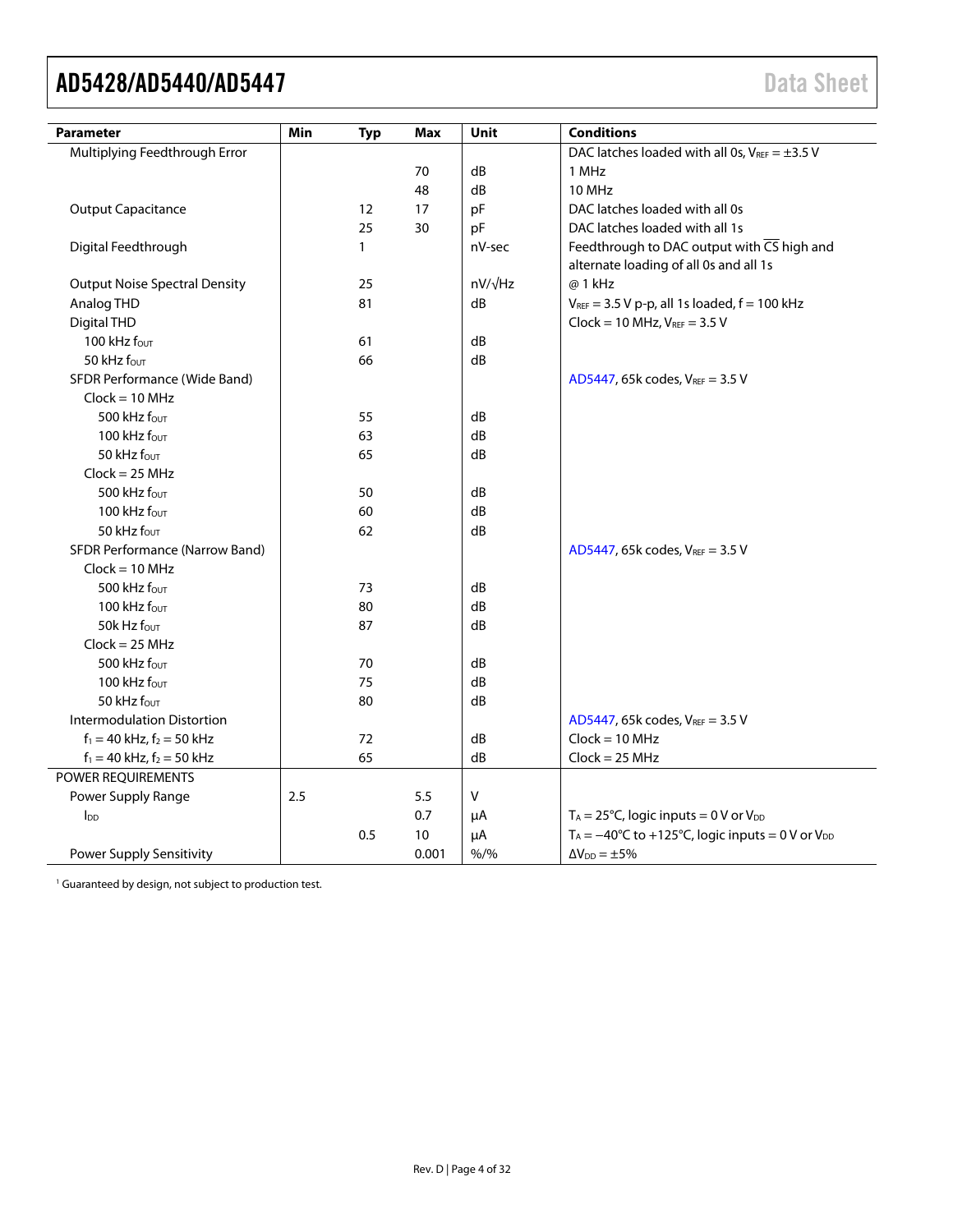### <span id="page-4-0"></span>**TIMING CHARACTERISTICS**

All input signals are specified with tr = tf = 1 ns (10% to 90% of  $V_{DD}$ ) and timed from a voltage level of  $(V_{IL} + V_{IH})/2$ .  $V_{DD} = 2.5$  V to 5.5 V, V<sub>REF</sub> = 10 V, I<sub>OUT</sub>2 = 0 V, temperature range for Y version: −40°C to +125°C. All specifications T<sub>MIN</sub> to T<sub>MAX</sub>, unless otherwise noted.

| Table 2.               |                                              |             |                                                                                                          |
|------------------------|----------------------------------------------|-------------|----------------------------------------------------------------------------------------------------------|
| Parameter <sup>1</sup> | Limit at T <sub>MIN</sub> , T <sub>MAX</sub> | <b>Unit</b> | <b>Conditions/Comments</b>                                                                               |
| Write Mode             |                                              |             |                                                                                                          |
| $t_1$                  | 0                                            | ns min      | $R/\overline{W}$ to $\overline{CS}$ setup time                                                           |
| t <sub>2</sub>         | $\Omega$                                     | ns min      | $R/\overline{W}$ to $\overline{CS}$ hold time                                                            |
| t <sub>3</sub>         | 10                                           | ns min      | $\overline{\text{CS}}$ low time                                                                          |
| $t_4$                  | 10                                           | ns min      | Address setup time                                                                                       |
| t <sub>5</sub>         | $\Omega$                                     | ns min      | Address hold time                                                                                        |
| t <sub>6</sub>         | 6                                            | ns min      | Data setup time                                                                                          |
| t <sub>7</sub>         | 0                                            | ns min      | Data hold time                                                                                           |
| $t_8$                  | 5                                            | ns min      | $R/\overline{W}$ high to $\overline{CS}$ low                                                             |
| t9                     | $\overline{7}$                               | ns min      | $\overline{\text{CS}}$ min high time                                                                     |
| Data Readback Mode     |                                              |             |                                                                                                          |
| $t_{10}$               | $\Omega$                                     | ns typ      | Address setup time                                                                                       |
| $t_{11}$               | 0                                            | ns typ      | Address hold time                                                                                        |
| $t_{12}$               | 5                                            | ns typ      | Data access time                                                                                         |
|                        | 25                                           | ns max      |                                                                                                          |
| $t_{13}$               | 5                                            | ns typ      | Bus relinquish time                                                                                      |
|                        | 10                                           | ns max      |                                                                                                          |
| <b>Update Rate</b>     | 21.3                                         | <b>MSPS</b> | Consists of $\overline{CS}$ min high time, $\overline{CS}$ low time, and output<br>voltage settling time |

<sup>1</sup> Guaranteed by design and characterization, not subject to production test.



Figure 3. Load Circuit for Data Output Timing Specifications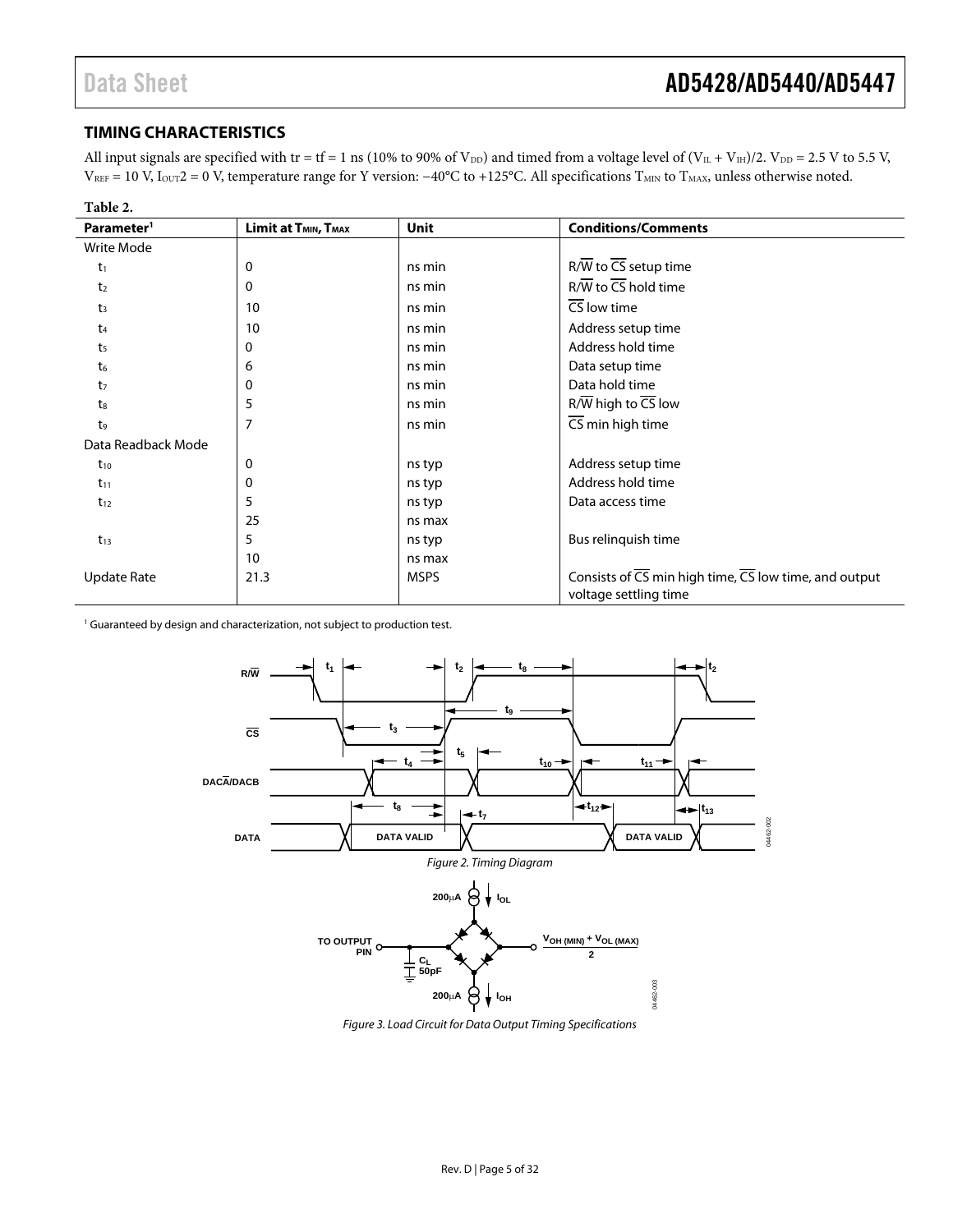# <span id="page-5-0"></span>ABSOLUTE MAXIMUM RATINGS

Transient currents of up to 100 mA do not cause SCR latch-up.  $T_A = 25$ °C, unless otherwise noted.

#### **Table 3.**

| Parameter                                     | Rating                               |
|-----------------------------------------------|--------------------------------------|
| V <sub>DD</sub> to GND                        | $-0.3 V$ to $+7V$                    |
| VREFA, VREFB, RFBA, RFBB to DGND              | $-12V$ to $+12V$                     |
| $IOUT1$ , $IOUT2$ to DGND                     | $-0.3 V$ to $+7 V$                   |
| Logic Inputs and Output <sup>1</sup>          | $-0.3$ V to V <sub>DD</sub> $+0.3$ V |
| <b>Operating Temperature Range</b>            |                                      |
| Automotive (Y Version)                        | $-40^{\circ}$ C to $+125^{\circ}$ C  |
| Storage Temperature Range                     | $-65^{\circ}$ C to $+150^{\circ}$ C  |
| Junction Temperature                          | $150^{\circ}$ C                      |
| 20-lead TSSOP $\theta_{JA}$ Thermal Impedance | $143^{\circ}$ C/W                    |
| 24-lead TSSOP $\theta_{JA}$ Thermal Impedance | 128°C/W                              |
| Lead Temperature, Soldering (10 sec)          | $300^{\circ}$ C                      |
| IR Reflow, Peak Temperature (<20 sec)         | $235^{\circ}$ C                      |

<sup>1</sup> Overvoltages at DBx,  $\overline{CS}$ , and R/ $\overline{W}$  are clamped by internal diodes.

Stresses at or above those listed under Absolute Maximum Ratings may cause permanent damage to the product. This is a stress rating only; functional operation of the product at these or any other conditions above those indicated in the operational section of this specification is not implied. Operation beyond the maximum operating conditions for extended periods may affect product reliability.

# <span id="page-5-1"></span>**ESD CAUTION**



ESD (electrostatic discharge) sensitive device. Charged devices and circuit boards can discharge without detection. Although this product features patented or proprietary protection circuitry, damage may occur on devices subjected to high energy ESD. Therefore, proper ESD precautions should be taken to avoid performance degradation or loss of functionality.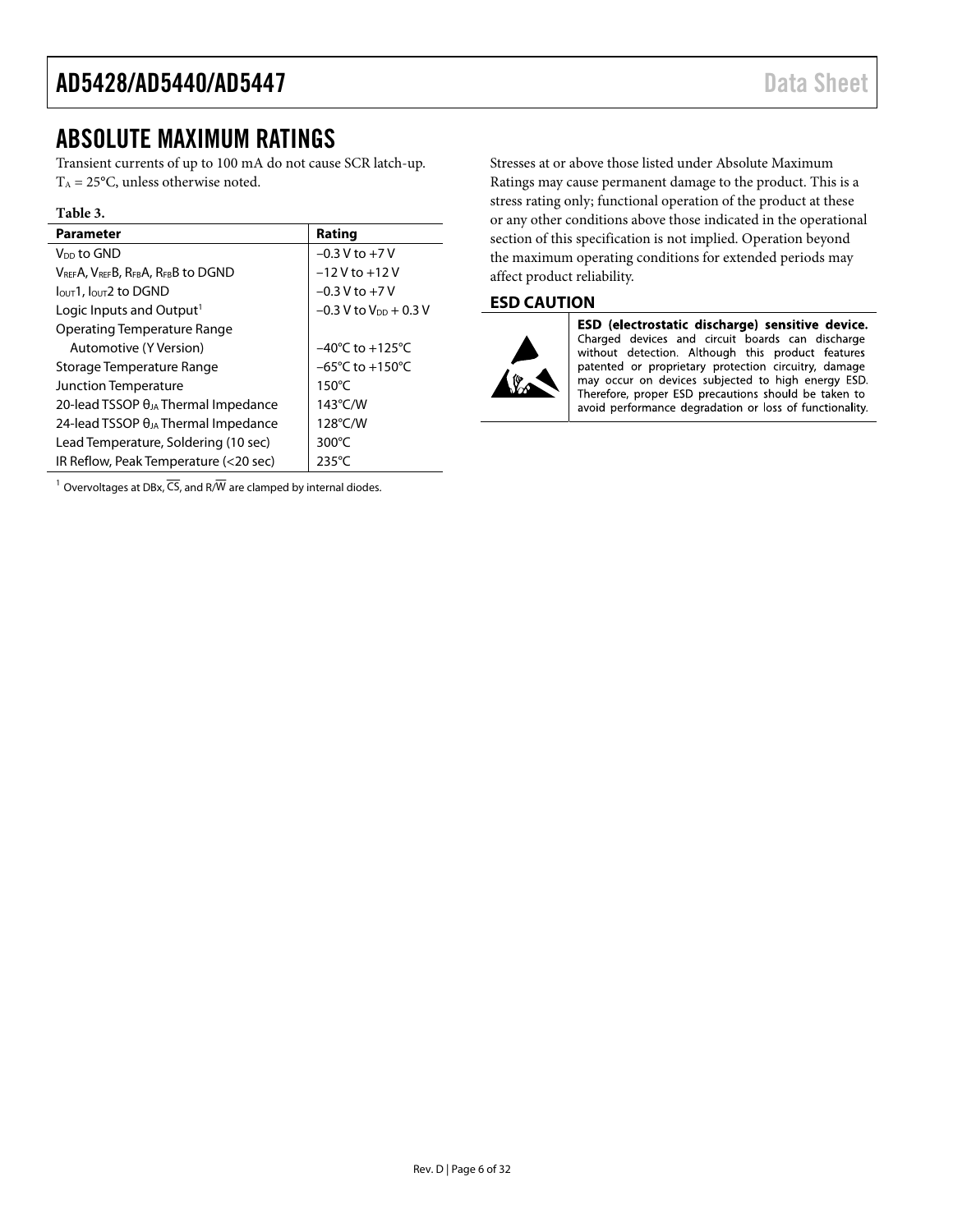# <span id="page-6-0"></span>PIN CONFIGURATIONS AND FUNCTION DESCRIPTIONS



Figure 4. Pin Configuration 20-Lead TSSOP (RU-20)

#### **Table 4[. AD5428 P](http://www.analog.com/AD5428?doc=AD5428_5440_5447.pdf)in Function Descriptions**

| Pin No. | <b>Mnemonic</b>                        | <b>Description</b>                                                                                                                                            |
|---------|----------------------------------------|---------------------------------------------------------------------------------------------------------------------------------------------------------------|
|         | AGND                                   | DAC Ground Pin. This pin should typically be tied to the analog ground of the system, but can be biased to<br>achieve single-supply operation.                |
| 2, 20   | I <sub>OUT</sub> A, I <sub>OUT</sub> B | DAC Current Outputs.                                                                                                                                          |
| 3,19    | $R_{FB}A$ , $R_{FB}B$                  | DAC Feedback Resistor Pins. These pins establish voltage output for the DAC by connecting to an external<br>amplifier output.                                 |
| 4, 18   | VREFA, VREFB                           | DAC Reference Voltage Input Terminals.                                                                                                                        |
| 5       | <b>DGND</b>                            | Digital Ground Pin.                                                                                                                                           |
| 6       | DAC A/B                                | Selects DAC A or DAC B. Low selects DAC A; high selects DAC B.                                                                                                |
| 7 to 14 | DB7 to DB0                             | Parallel Data Bits 7 Through 0.                                                                                                                               |
| 15      | $\overline{\text{CS}}$                 | Chip Select Input. Active low. Used in conjunction with R/W to load parallel data to the input latch or to read<br>data from the DAC register.                |
| 16      | R/W                                    | Read/Write. When low, used in conjunction with CS to load parallel data. When high, used in conjunction with<br>CS to read back contents of the DAC register. |
| 17      | <b>V</b> <sub>DD</sub>                 | Positive Power Supply Input. This part can be operated from a supply of 2.5 V to 5.5 V.                                                                       |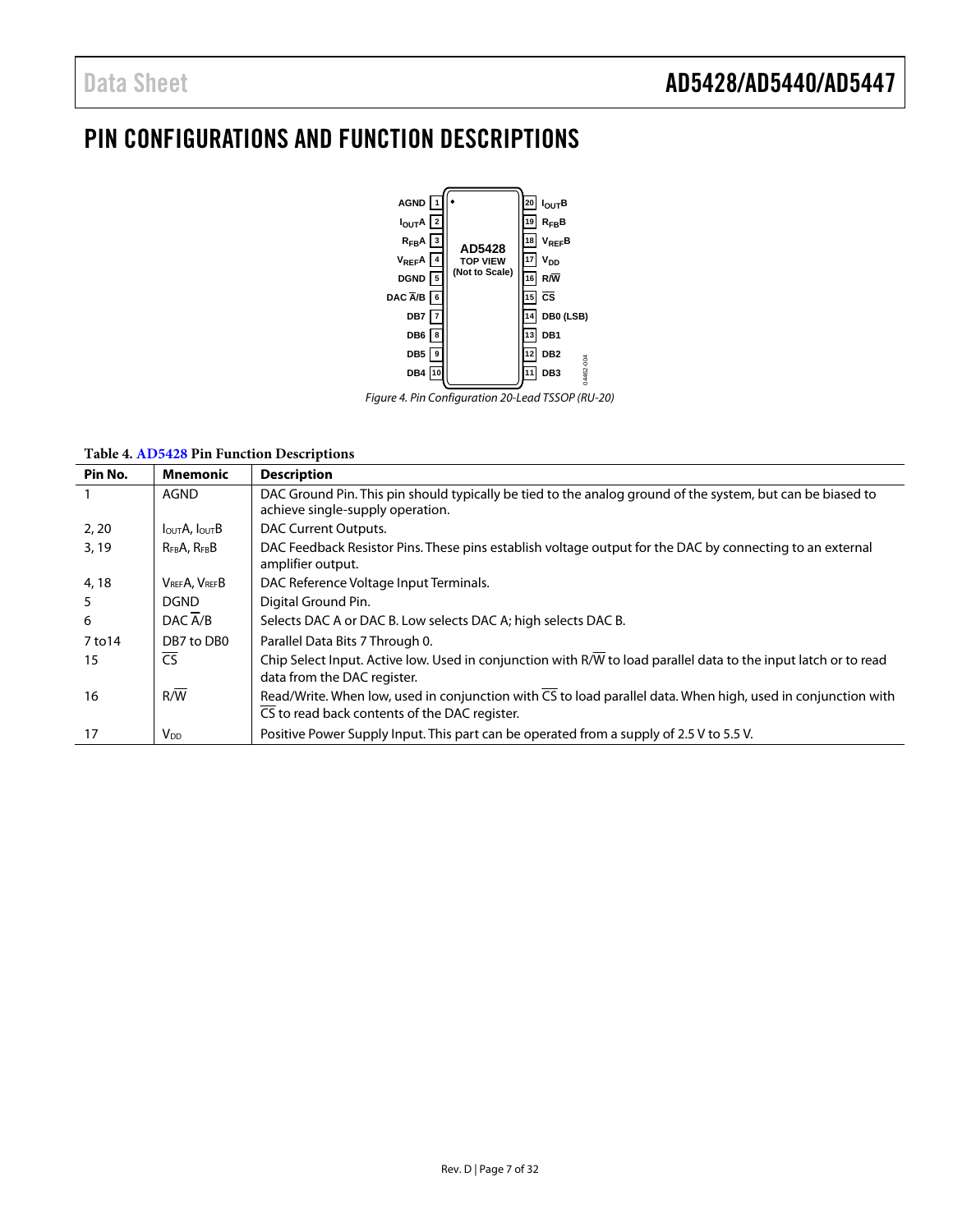

Figure 5. Pin Configuration 24-Lead TSSOP (RU-24)

| Pin No. | <b>Mnemonic</b>                        | <b>Function</b>                                                                                                                                                                   |
|---------|----------------------------------------|-----------------------------------------------------------------------------------------------------------------------------------------------------------------------------------|
|         | AGND                                   | DAC Ground Pin. This pin should typically be tied to the analog ground of the system, but can be biased to<br>achieve single-supply operation.                                    |
| 2, 24   | I <sub>OUT</sub> A, I <sub>OUT</sub> B | DAC Current Outputs.                                                                                                                                                              |
| 3, 23   | $R_{FB}A$ , $R_{FB}B$                  | DAC Feedback Resistor Pins. Establish voltage output for the DAC by connecting to an external amplifier output.                                                                   |
| 4, 22   | VREFA, VREFB                           | DAC Reference Voltage Input Terminals.                                                                                                                                            |
| 5       | <b>DGND</b>                            | Digital Ground Pin.                                                                                                                                                               |
| 6       | DAC A/B                                | Selects DAC A or DAC B. Low selects DAC A; high selects DAC B.                                                                                                                    |
| 7 to 16 | DB9 to DB0                             | Parallel Data Bits 9 Through 0.                                                                                                                                                   |
| 19      | <b>CS</b>                              | Chip Select Input. Active low. Used in conjunction with R/W to load parallel data to the input latch or to read<br>data from the DAC register.                                    |
| 20      | R/W                                    | Read/Write. When low, used in conjunction with $\overline{\text{CS}}$ to load parallel data. When high, used in conjunction with<br>CS to read back contents of the DAC register. |
| 21      | V <sub>DD</sub>                        | Positive Power Supply Input. This part can be operated from a supply of 2.5 V to 5.5 V.                                                                                           |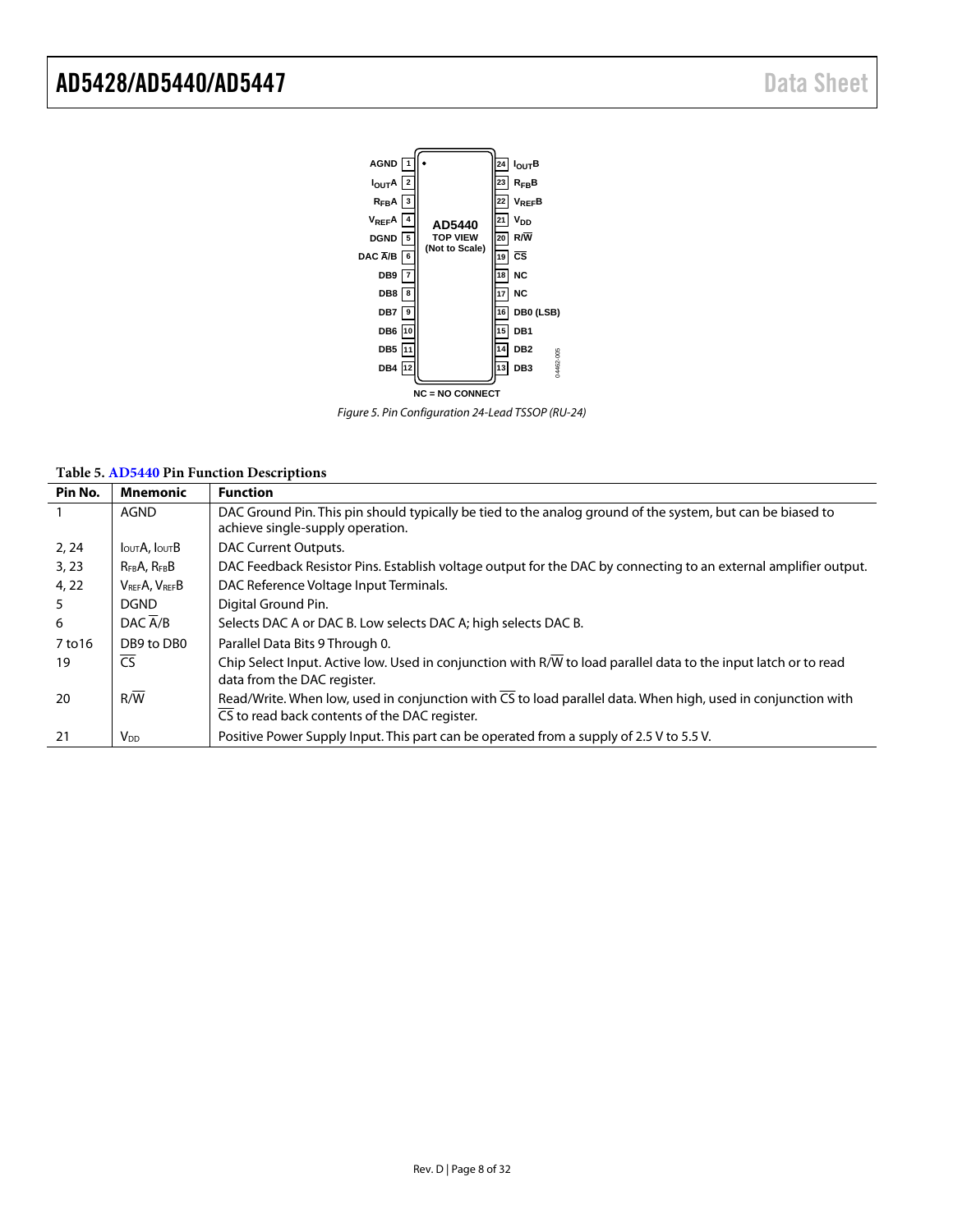

Figure 6. Pin Configuration 24-Lead TSSOP (RU-24)

#### **Table 6[. AD5447 P](http://www.analog.com/AD5447?doc=AD5428_5440_5447.pdf)in Function Descriptions**

| Pin No. | <b>Mnemonic</b>                        | <b>Description</b>                                                                                                                                                                                                                                                                                                                |
|---------|----------------------------------------|-----------------------------------------------------------------------------------------------------------------------------------------------------------------------------------------------------------------------------------------------------------------------------------------------------------------------------------|
|         | <b>AGND</b>                            | DAC Ground Pin. This pin should typically be tied to the analog ground of the system, but can be biased to<br>achieve single-supply operation.                                                                                                                                                                                    |
| 2, 24   | I <sub>OUT</sub> A, I <sub>OUT</sub> B | DAC Current Outputs.                                                                                                                                                                                                                                                                                                              |
| 3.23    | $R_{FB}A$ , $R_{FB}B$                  | DAC Feedback Resistor Pins. Establish voltage output for the DAC by connecting to an external amplifier<br>output.                                                                                                                                                                                                                |
| 4, 22   | VREFA, VREFB                           | DAC Reference Voltage Input Terminals.                                                                                                                                                                                                                                                                                            |
|         | <b>DGND</b>                            | Digital Ground Pin.                                                                                                                                                                                                                                                                                                               |
| 6       | DAC $\overline{A/B}$                   | Selects DAC A or DAC B. Low selects DAC A; high selects DAC B.                                                                                                                                                                                                                                                                    |
| 7 to 18 | DB11 to DB0                            | Parallel Data Bits 11 Through 0.                                                                                                                                                                                                                                                                                                  |
| 19      | CS                                     | Chip Select Input. Active low. Used in conjunction with R/W to load parallel data to the input latch or to read<br>data from the DAC register.                                                                                                                                                                                    |
| 20      | R/W                                    | Read/Write. When low, used in conjunction with CS to load parallel data. When high, used in conjunction with<br>$\overline{CS}$ to read back the contents of the DAC register. When $\overline{CS}$ and R/W are held low, the latches are transparent.<br>Any changes on the data lines are reflected in the relevant DAC output. |
| 21      | V <sub>DD</sub>                        | Positive Power Supply Input. This part can be operated from a supply of 2.5 V to 5.5 V.                                                                                                                                                                                                                                           |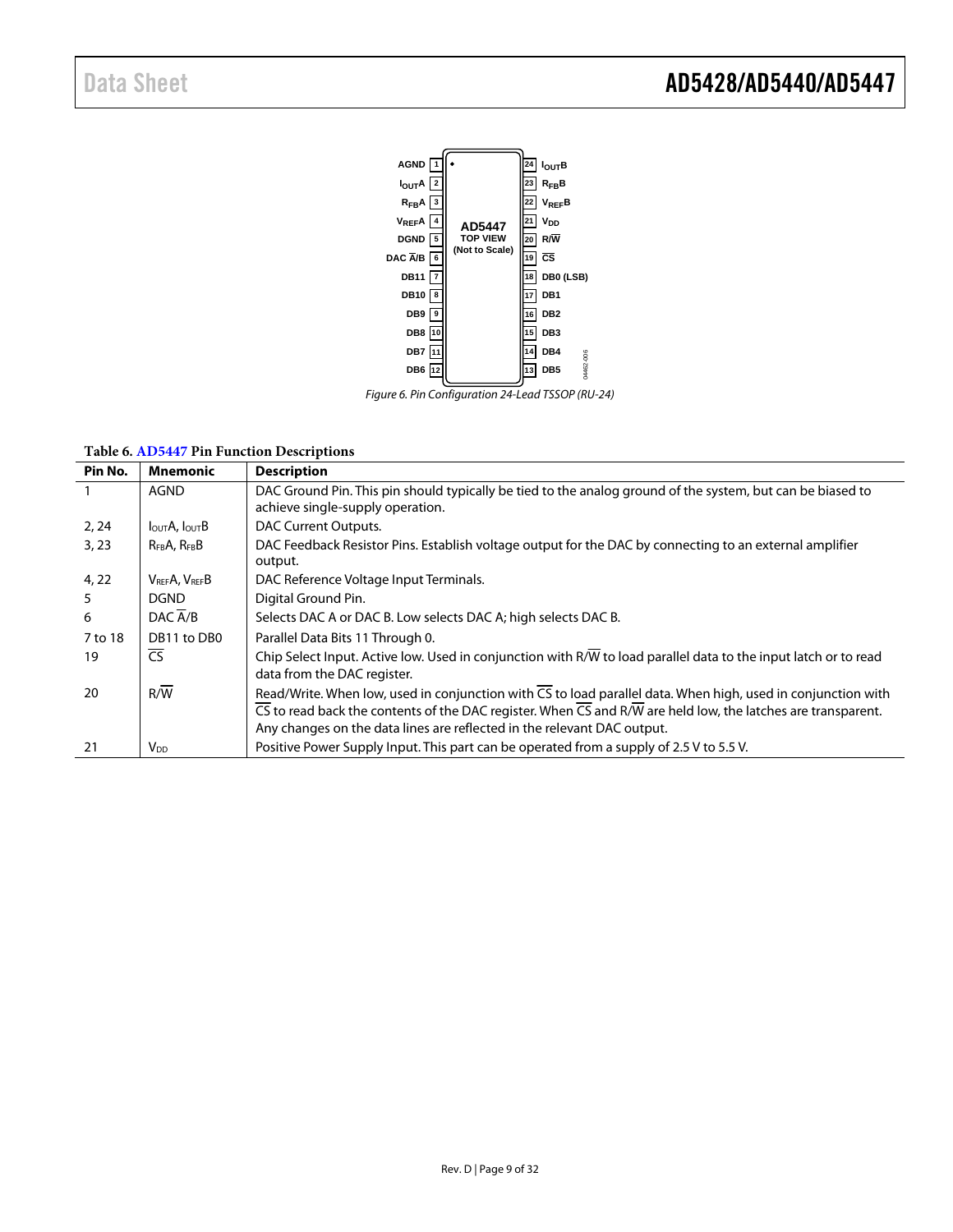# <span id="page-9-0"></span>TYPICAL PERFORMANCE CHARACTERISTICS



Figure 7. INL vs. Code (8-Bit DAC)







Figure 9. INL vs. Code (12-Bit DAC)



Figure 10. DNL vs. Code (8-Bit DAC)







Figure 12. DNL vs. Code (12-Bit DAC)

04462-011

04462-011

4462-012 04462-012

04462-009

04462-009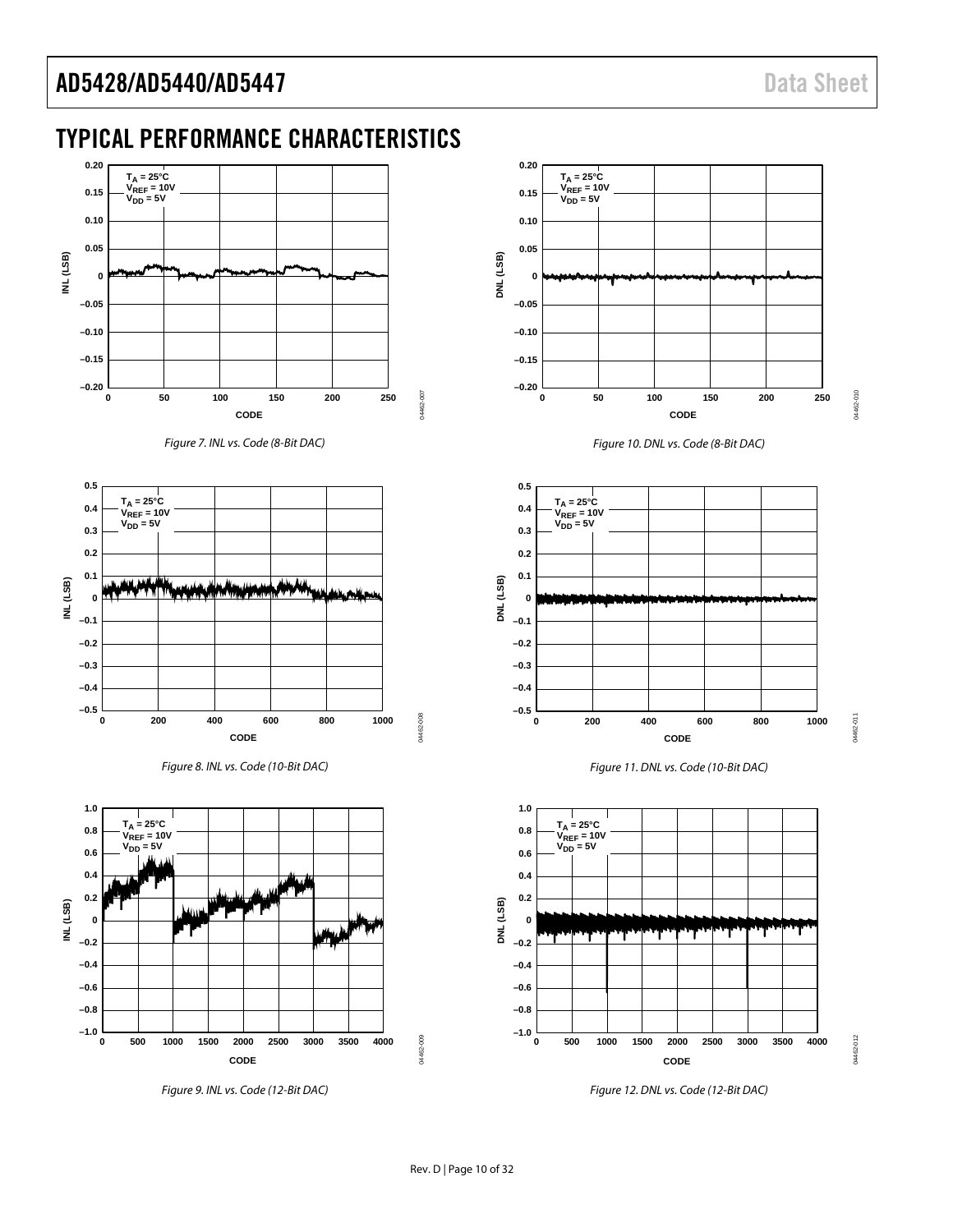









Figure 15. Gain Error vs. Temperature

# Data Sheet **AD5428/AD5440/AD5447**



Figure 16. Supply Current vs. Logic Input Voltage



Figure 17. I<sub>OUT</sub>1 Leakage Current vs. Temperature



Figure 18. Supply Current vs. Temperature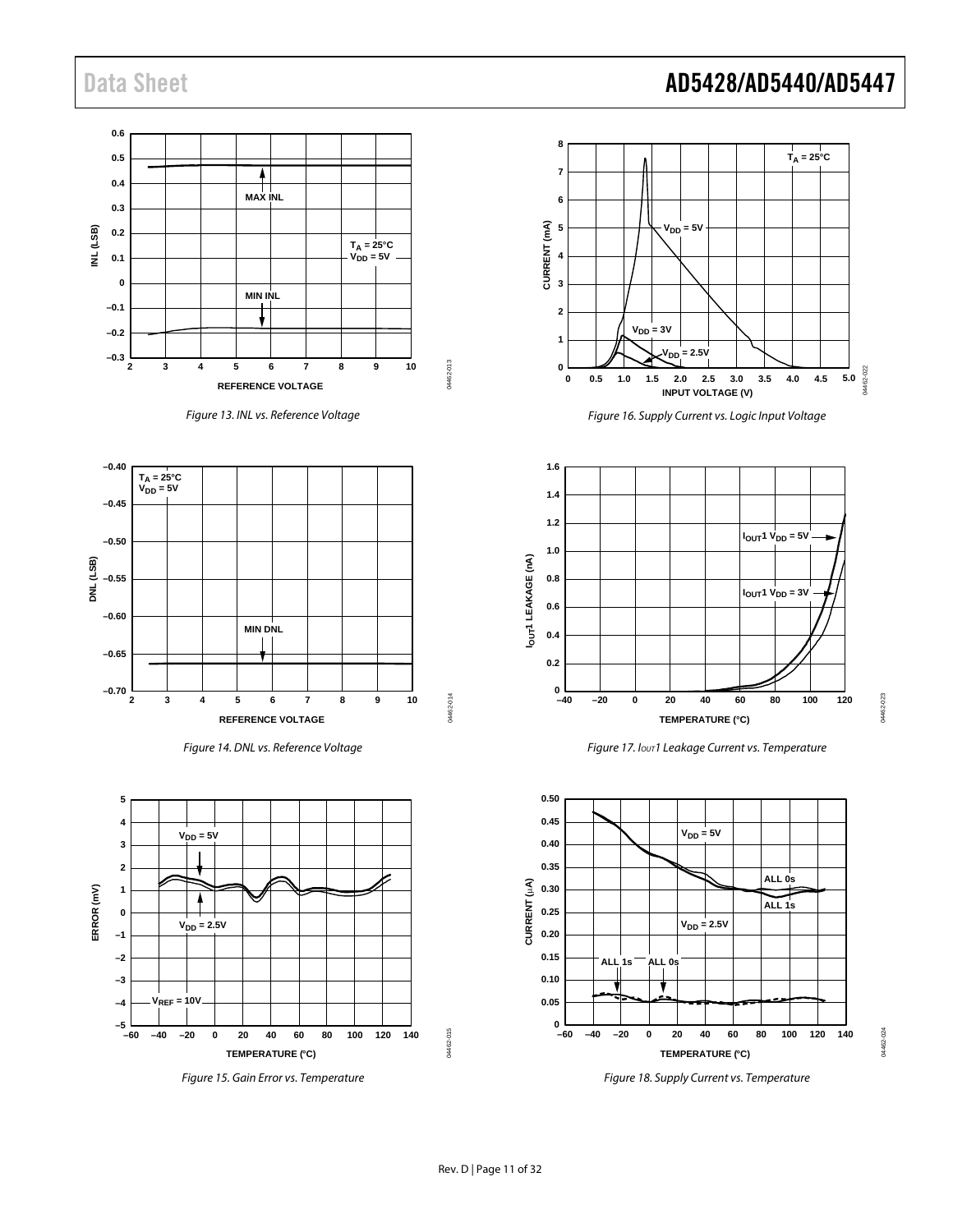04462-041

M462-04

04462-042

M462-042



Figure 19. Supply Current vs. Update Rate

04462-025

4462.

**D<sub>25</sub>** 



Figure 20. Reference Multiplying Bandwidth vs. Frequency and Code



Figure 21. Reference Multiplying Bandwidth—All 1s Loaded



Figure 22. Reference Multiplying Bandwidth vs. Frequency and Compensation Capacitor



Figure 23. Midscale Transition,  $V_{REF} = 0$  V



Figure 24. Midscale Transition,  $V_{REF} = 3.5 V$ 

04462-027

4462-027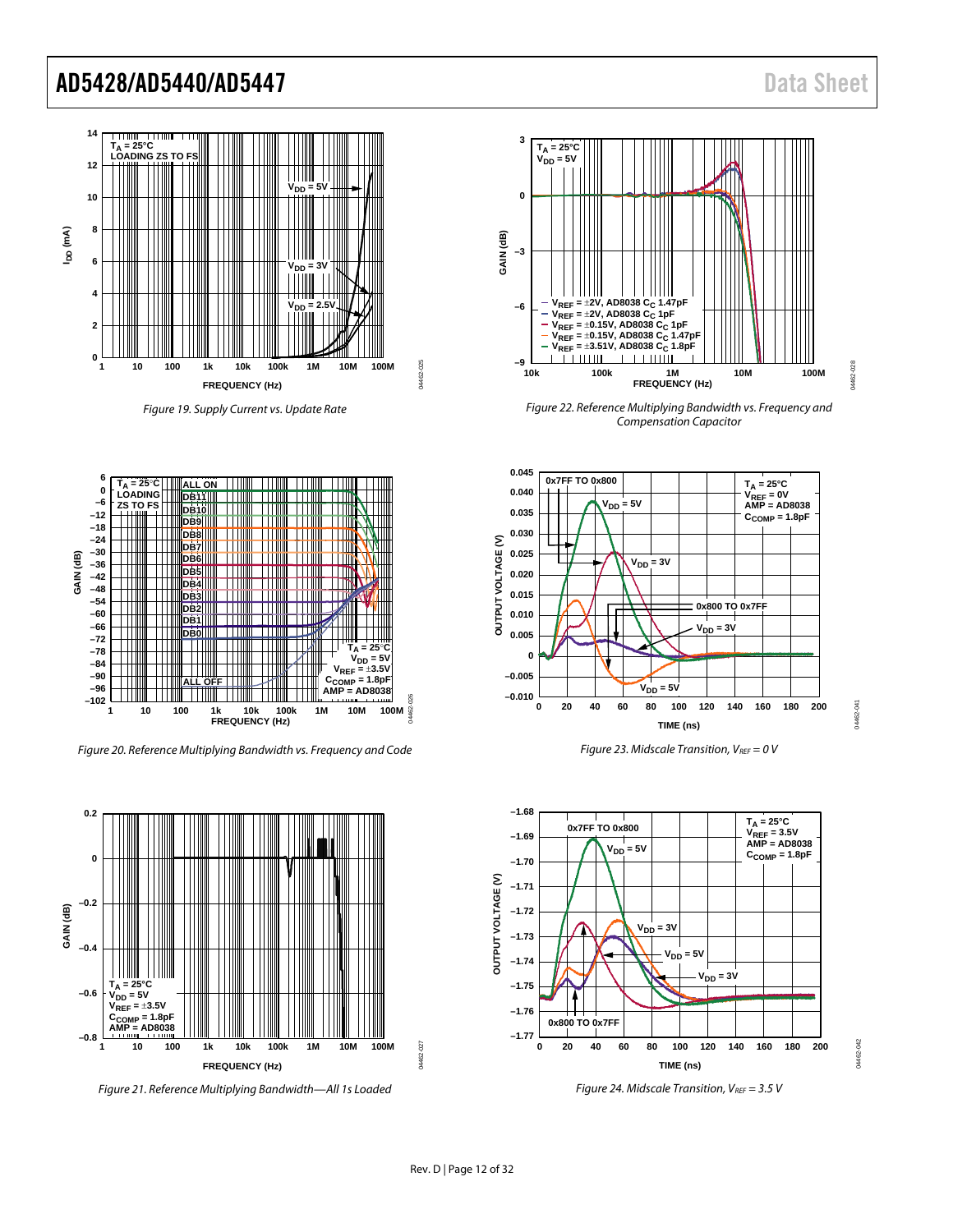# Data Sheet **AD5428/AD5440/AD5447**

04462-046

4462-046



Figure 25. Power Supply Rejection Ratio vs. Frequency







Figure 27. Wideband SFDR vs.  $f_{OUT}$  Frequency



Figure 28. Wideband SFDR vs. fout Frequency



Figure 29. Wideband SFDR,  $f_{OUT} = 100$  kHz, Clock = 25 MHz



Figure 30. Wideband SFDR,  $f_{OUT} = 500$  kHz, Clock = 10 MHz

04462-044

M462-044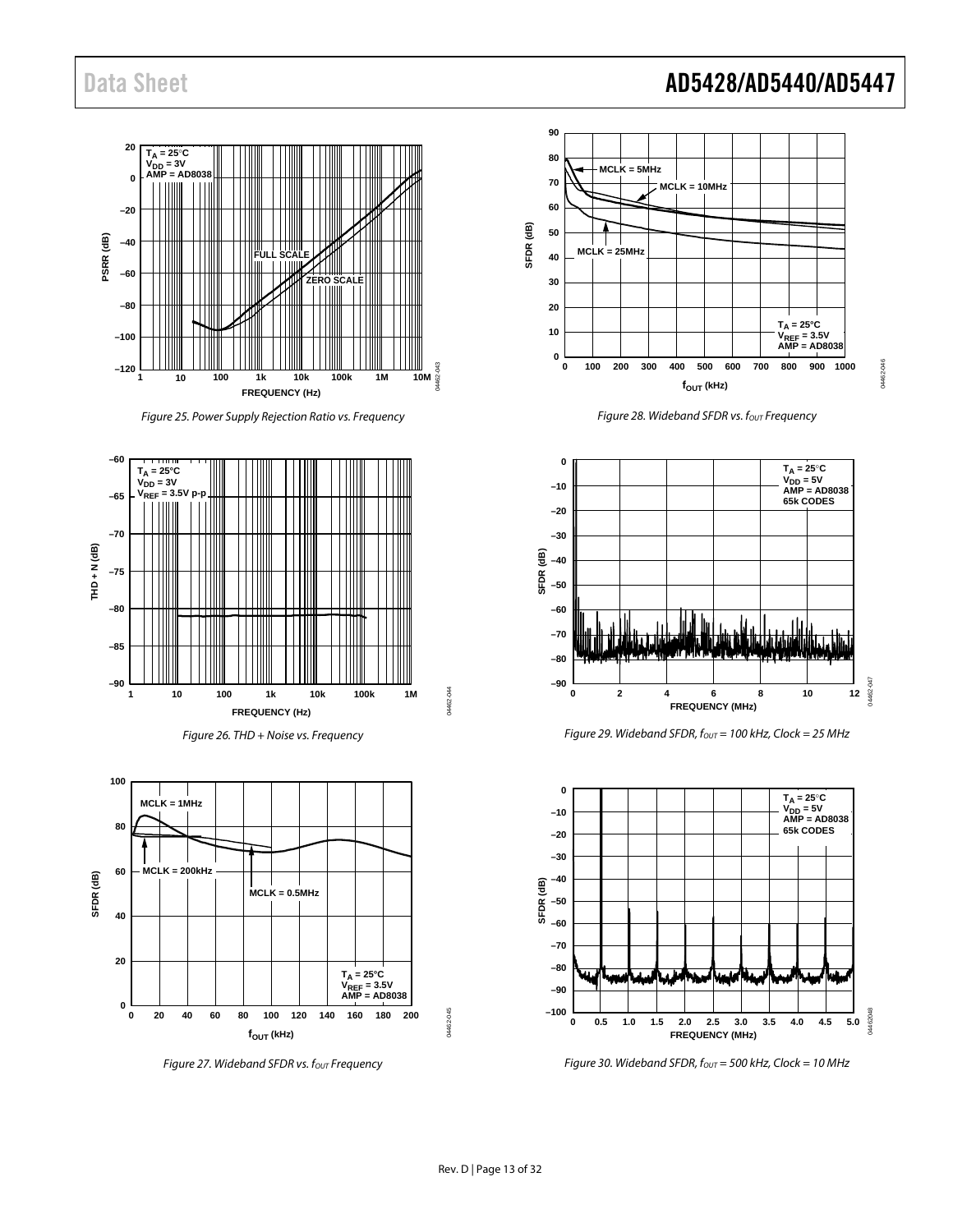

Figure 31. Wideband SFDR,  $f_{OUT} = 50$  kHz, Clock = 10 MHz



Figure 32. Narrow-Band SFDR,  $f_{\text{OUT}} = 500$  kHz, Clock = 25 MHz



Figure 33. Narrow-Band SFDR,  $f_{OUT}$  = 100 kHz, Clock = 25 MHz



Figure 34. Narrow-Band IMD,  $f_{\text{OUT}} = 90$  kHz, 100 kHz, Clock = 10 MHz



Figure 35. Wideband IMD,  $f_{OUT} = 90$  kHz, 100 kHz, Clock = 25 MHz



Figure 36. Output Noise Spectral Density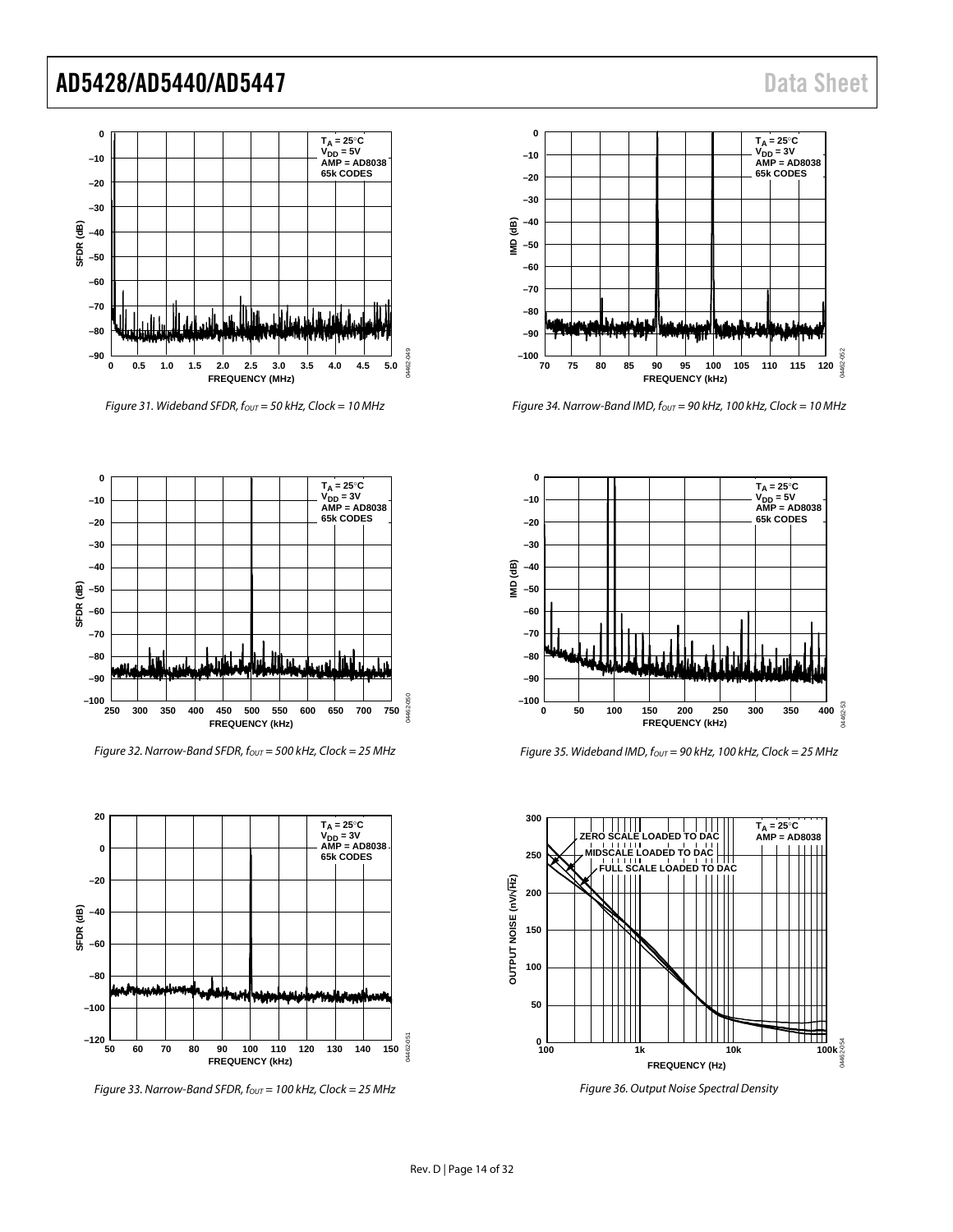# <span id="page-14-0"></span>**TERMINOLOGY**

### **Relative Accuracy (Endpoint Nonlinearity)**

A measure of the maximum deviation from a straight line passing through the endpoints of the DAC transfer function. It is measured after adjusting for zero and full scale and is typically expressed in LSBs or as a percentage of the full-scale reading.

### **Differential Nonlinearity**

The difference in the measured change and the ideal 1 LSB change between two adjacent codes. A specified differential nonlinearity of −1 LSB maximum over the operating temperature range ensures monotonicity.

### **Gain Error (Full-Scale Error)**

A measure of the output error between an ideal DAC and the actual device output. For these DACs, ideal maximum output is  $V_{REF}$  – 1 LSB. The gain error of the DACs is adjustable to zero with an external resistance.

### **Output Leakage Current**

The current that flows into the DAC ladder switches when they are turned off. For the  $I_{\text{OUT}}1$  terminal, it can be measured by loading all 0s to the DAC and measuring the I<sub>OUT</sub>1 current. Minimum current flows into the  $I<sub>OUT</sub>2$  line when the DAC is loaded with all 1s.

### **Output Capacitance**

Capacitance from I<sub>OUT</sub>1 or I<sub>OUT</sub>2 to AGND.

#### **Output Current Settling Time**

The amount of time for the output to settle to a specified level for a full-scale input change. For these devices, it is specified with a 100  $\Omega$  resistor to ground.

#### **Digital-to-Analog Glitch Impulse**

The amount of charge injected from the digital inputs to the analog output when the inputs change state. This is normally specified as the area of the glitch in either pA-sec or nV-sec, depending on whether the glitch is measured as a current or voltage signal.

### **Digital Feedthrough**

When the device is not selected, high frequency logic activity on the device's digital inputs is capacitively coupled through the device and produces noise on the I<sub>OUT</sub> pins and, subsequently, on the following circuitry. This noise is digital feedthrough.

### **Multiplying Feedthrough Error**

The error due to capacitive feedthrough from the DAC reference input to the DAC  $I_{\text{OUT}}1$  terminal when all 0s are loaded to the DAC.

#### **Total Harmonic Distortion (THD)**

The DAC is driven by an ac reference. The ratio of the rms sum of the harmonics of the DAC output to the fundamental value is the THD. Usually only the lower-order harmonics are included, such as second to fifth harmonics.

$$
THD = 20 \log \frac{\sqrt{V_2^2 + V_3^2 + V_4^2 + V_5^2}}{V_1}
$$

### **Digital Intermodulation Distortion**

Second-order intermodulation distortion (IMD) measurements are the relative magnitude of the fa and fb tones digitally generated by the DAC and the second-order products at 2fa − fb and 2fb − fa.

#### **Spurious-Free Dynamic Range (SFDR)**

SFDR is the usable dynamic range of a DAC before spurious noise interferes or distorts the fundamental signal. SFDR is the measure of difference in amplitude between the fundamental and the largest harmonic or nonharmonic spur from dc to full Nyquist bandwidth (half the DAC sampling rate, or fs/2). Narrow-band SFDR is a measure of SFDR over an arbitrary window size, in this case 50%, of the fundamental. Digital SFDR is a measure of the usable dynamic range of the DAC when the signal is a digitally generated sine wave.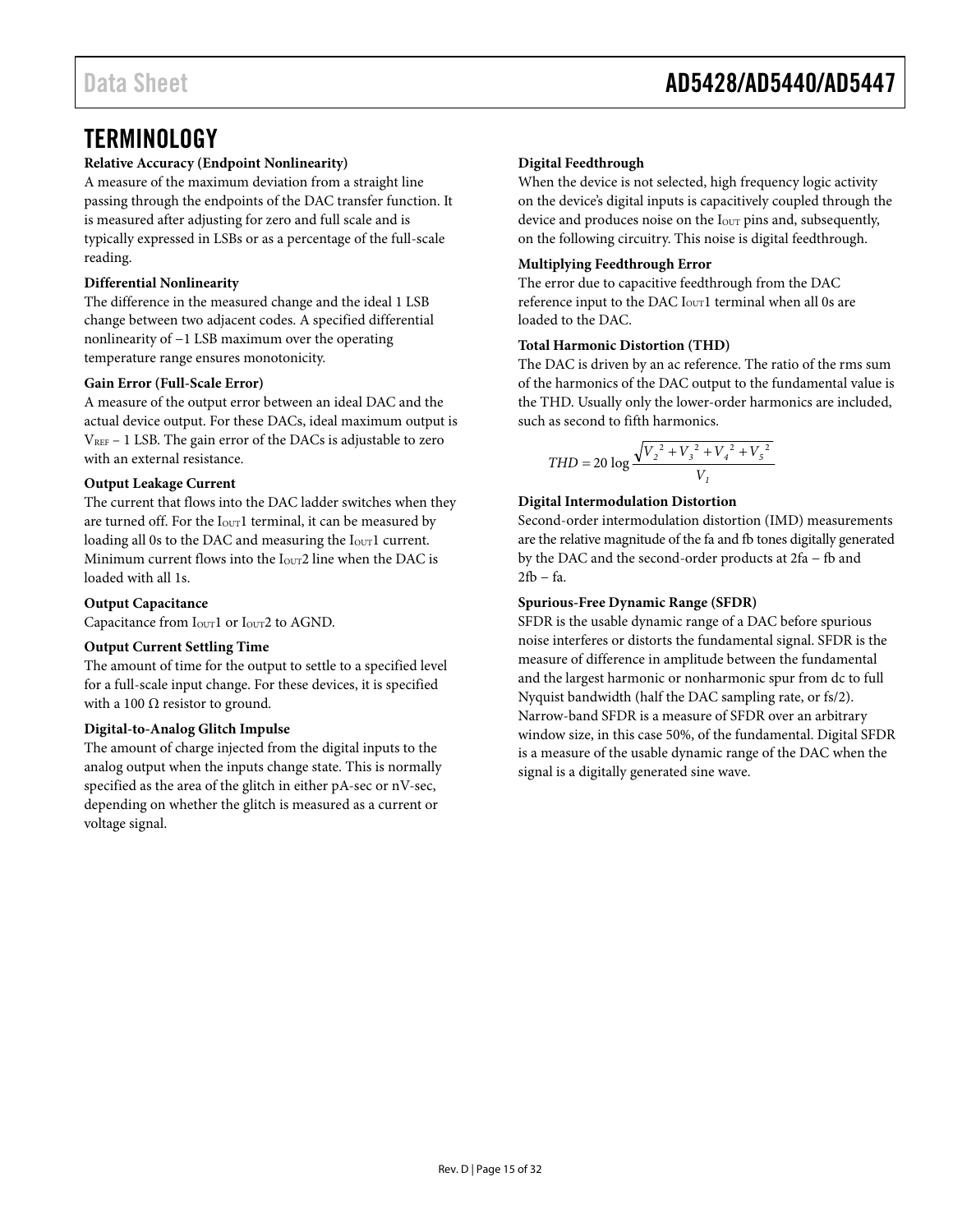# <span id="page-15-0"></span>GENERAL DESCRIPTION

### <span id="page-15-1"></span>**DAC SECTION**

The [AD5428](http://www.analog.com/AD5428?doc=AD5428_5440_5447.pdf)[/AD5440/AD5447 a](http://www.analog.com/AD5428_AD5440_AD5447?doc=AD5428%20AD5440%20AD5447.pdf)re CMOS 8-, 10-, and 12-bit, dual-channel, current output DACs consisting of a standard inverting R-2R ladder configuration. [Figure 37 s](#page-15-3)hows a simplified diagram for a single channel of the 8-bi[t AD5428.](http://www.analog.com/AD5428?doc=AD5428_5440_5447.pdf) The feedback resistor R<sub>FB</sub>A has a value of R. The value of R is typically 10 k $\Omega$ (with a minimum of 8 kΩ and a maximum of 12 kΩ). If  $I_{OUT}1$ and AGND are kept at the same potential, a constant current flows into each ladder leg, regardless of digital input code. Therefore, the input resistance presented at  $V_{REF}A$  is always constant and nominally of value R. The DAC output  $(I<sub>OUT</sub>)$  is code-dependent, producing various resistances and capacitances. When choosing an external amplifier, take into account the variation in impedance generated by the DAC on the amplifier's inverting input node.



Figure 37. Simplified Ladder

<span id="page-15-3"></span>Access is provided to the  $V_{REF}$ ,  $R_{FB}$ , and  $I_{OUT}$  terminals of DAC A and DAC B, making the devices extremely versatile and allowing them to be configured in several operating modes, such as unipolar output mode, 4-quadrant multiplication bipolar mode, or single-supply mode. Note that a matching switch is used in series with the internal RFBA feedback resistor. If users attempt to measure  $R_{FB}A$ , power must be applied to  $V_{DD}$ to achieve continuity.

# <span id="page-15-2"></span>**CIRCUIT OPERATION**

#### **Unipolar Mode**

Using a single op amp, these devices can easily be configured to provide 2-quadrant multiplying operation or a unipolar output voltage swing, as shown in Figure 38. When an output amplifier is connected in unipolar mode, the output voltage is given by

 $V_{OUT} = -V_{RFF} \times D/2^n$ 

where:

*D* is the fractional representation of the digital word loaded to the DAC.

 *D* = 0 to 255 (8-bit [AD5428\)](http://www.analog.com/AD5428?doc=AD5428_5440_5447.pdf) = 0 to 1023 (10-bit [AD5440\)](http://www.analog.com/AD5440?doc=AD5428_5440_5447.pdf)  $= 0$  to 4095 (12-bit [AD5447\)](http://www.analog.com/AD5447?doc=AD5428_5440_5447.pdf)

*n* is the resolution of the DAC.

Note that the output voltage polarity is opposite to the  $V_{REF}$ polarity for dc reference voltages. These DACs are designed to operate with either negative or positive reference voltages. The V<sub>DD</sub> power pin is only used by the internal digital logic to drive the on and off states of the DAC switches.

These DACs are also designed to accommodate ac reference input signals in the range of –10 V to +10 V.

With a fixed 10 V reference, the circuit in [Figure 38 g](#page-16-0)ives a unipolar 0 V to –10 V output voltage swing. When  $V_{IN}$  is an ac signal, the circuit performs 2-quadrant multiplication.

[Table 7](#page-15-4) shows the relationship between digital code and the expected output voltage for unipolar operation using the 8-bit [AD5428.](http://www.analog.com/AD5428?doc=AD5428_5440_5447.pdf) 

#### <span id="page-15-4"></span>**Table 7. Unipolar Code**

| <b>Digital Input</b> | <b>Analog Output (V)</b>         |
|----------------------|----------------------------------|
| 1111 1111            | $-V_{REF}$ (255/256)             |
| 1000 0000            | $-V_{REF}(128/256) = -V_{REF}/2$ |
| 0000 0001            | $-V_{REF}$ (1/256)               |
| 0000 0000            | $-V_{REF}$ (0/256) = 0           |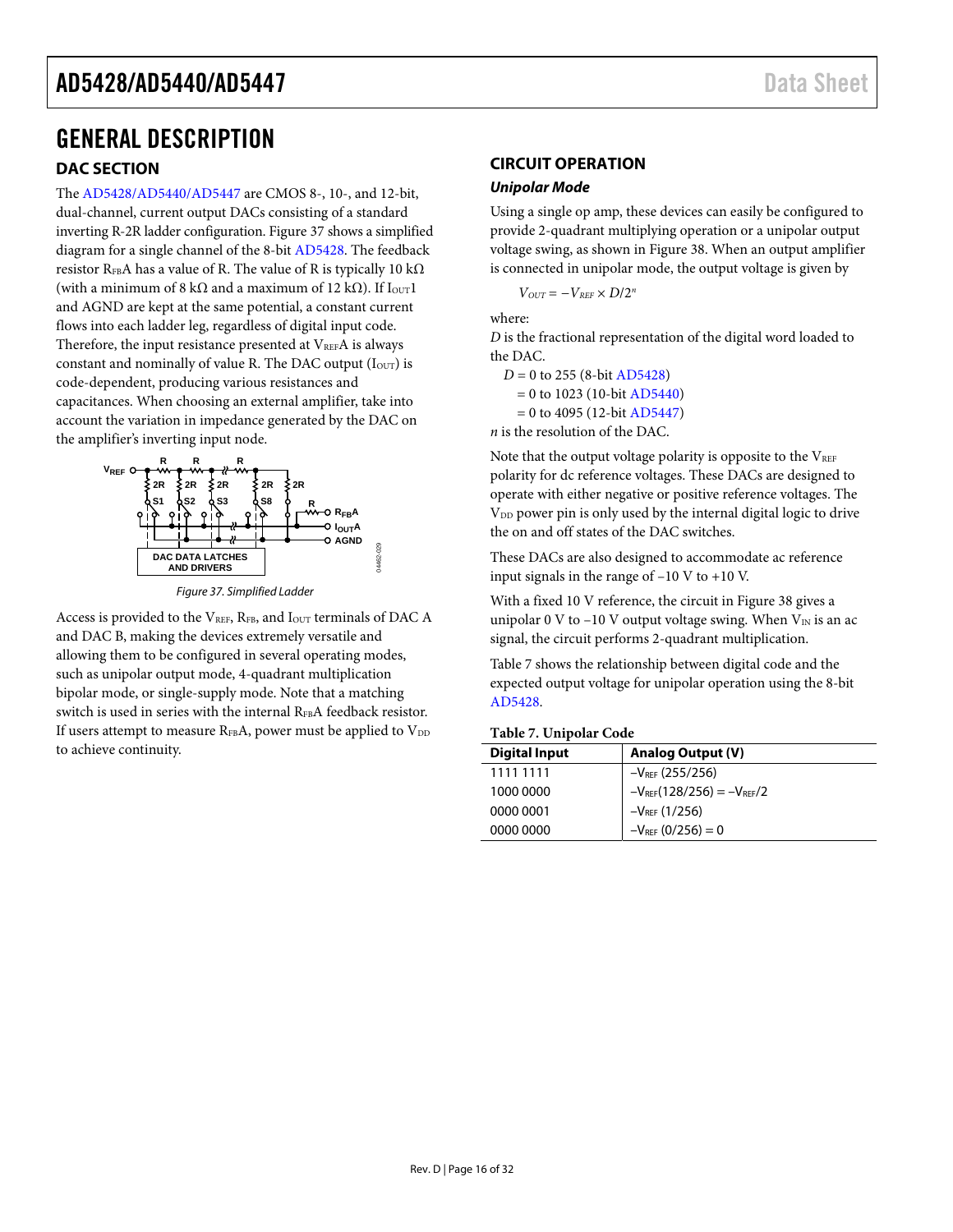# Data Sheet **AD5428/AD5440/AD5447**



<span id="page-16-0"></span>Figure 38. Unipolar Operation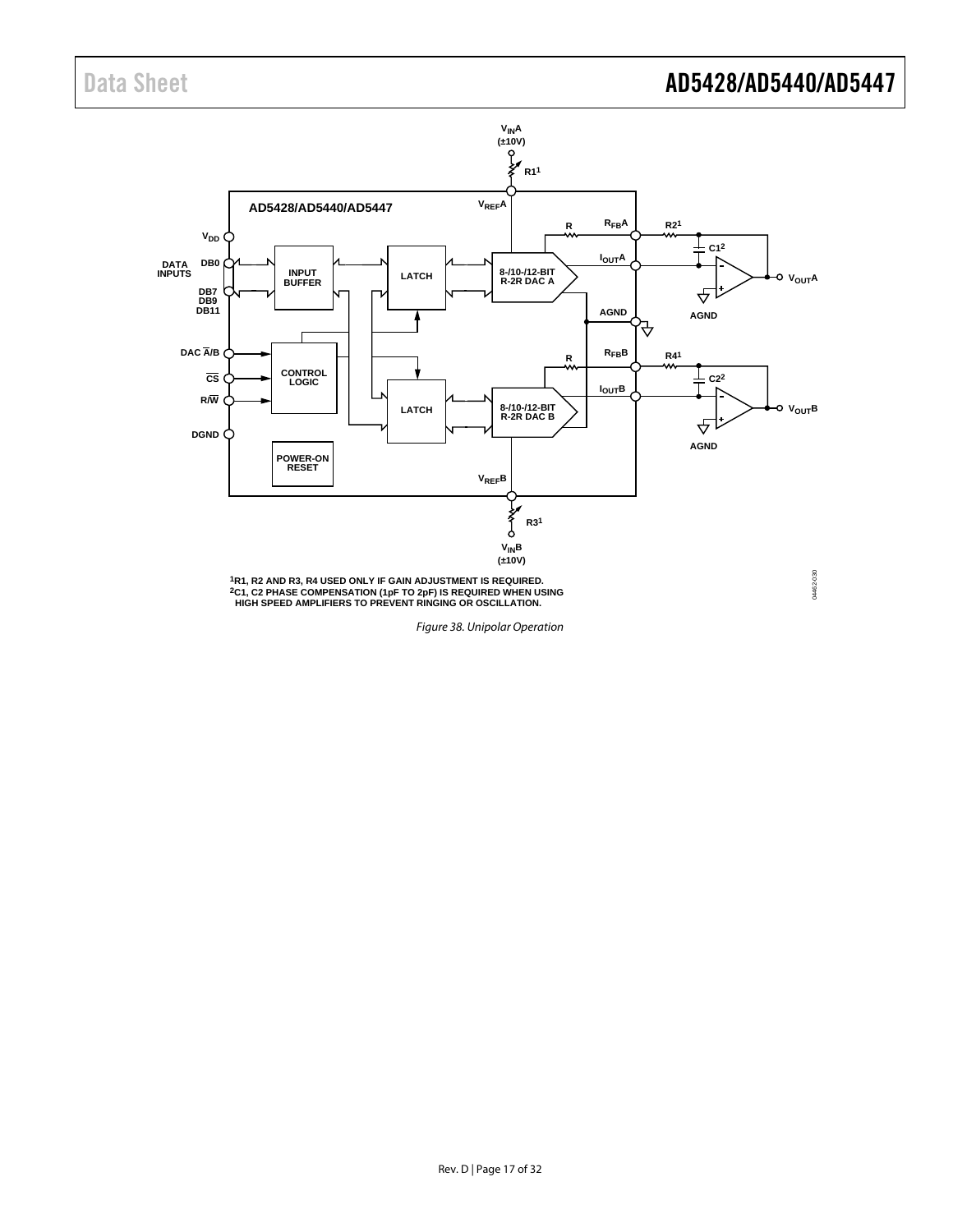#### **Bipolar Operation**

In some applications, it may be necessary to generate full 4-quadrant multiplying operation or a bipolar output swing. This can easily be accomplished by using another external amplifier and some external resistors, as shown i[n Figure 39.](#page-17-0) In this circuit, the second amplifier, A2, provides a gain of 2. Biasing the external amplifier with an offset from the reference voltage results in full 4-quadrant multiplying operation. The transfer function of this circuit shows that both negative and positive output voltages are created as the input data (D) is incremented from Code  $0$  (V<sub>OUT</sub> =  $-V<sub>REF</sub>$ ) to midscale (V<sub>OUT</sub> = 0 V) to full scale (V<sub>OUT</sub> = +V<sub>REF</sub>). When connected in bipolar mode, the output voltage is given by

$$
V_{OUT} = (V_{REF} \times D / 2^{n-1}) - V_{REF}
$$

where:

*D* is the fractional representation of the digital word loaded to the DAC.

 $D = 0$  to 255 [\(AD5428\)](http://www.analog.com/AD5428?doc=AD5428_5440_5447.pdf)  $= 0$  to 1023 [\(AD5440\)](http://www.analog.com/AD5440?doc=AD5428_5440_5447.pdf)  $= 0$  to 4095 [\(AD5447\)](http://www.analog.com/AD5447?doc=AD5428_5440_5447.pdf)

*n* is the number of bits.

When  $V_{IN}$  is an ac signal, the circuit performs 4-quadrant multiplication. [Table 8](#page-17-1) shows the relationship between digital code and the expected output voltage for bipolar operation using the 8-bit [AD5428.](http://www.analog.com/AD5428?doc=AD5428_5440_5447.pdf)

<span id="page-17-1"></span>

|  | <b>Table 8. Bipolar Code</b> |
|--|------------------------------|
|--|------------------------------|

| Tuble of Bipolat Court |                          |  |  |  |  |
|------------------------|--------------------------|--|--|--|--|
| <b>Digital Input</b>   | <b>Analog Output (V)</b> |  |  |  |  |
| 1111 1111              | $+V_{REF}$ (127/128)     |  |  |  |  |
| 1000 0000              | 0                        |  |  |  |  |
| 0000 0001              | $-V_{REF}$ (127/128)     |  |  |  |  |
| 0000 0000              | $-V_{REF}$ (128/128)     |  |  |  |  |
|                        |                          |  |  |  |  |

### **Stability**

In the I-to-V configuration, the Iour of the DAC and the inverting node of the op amp must be connected as close as possible, and proper PCB layout techniques must be used. Because every code change corresponds to a step function, gain peaking may occur if the op amp has limited gain bandwidth product (GBP) and there is excessive parasitic capacitance at the inverting node. This parasitic capacitance introduces a pole into the open-loop response, which can cause ringing or instability in the closedloop applications circuit.

An optional compensation capacitor, C1, can be added in parallel with RFBA for stability, as shown i[n Figure 38](#page-16-0) an[d Figure 39.](#page-17-0) Too small a value of C1 can produce ringing at the output, whereas too large a value can adversely affect the settling time. C1 should be found empirically, but 1 pF to 2 pF is generally adequate for the compensation.



**VINA**

<sup>1</sup>R1, R2 AND R3, R4 USED ONLY IF GAIN ADJUSTMENT IS REQUIRED. ADJUST R1 FOR V<sub>OUT</sub>A = 0V WITH CODE 10000000 IN DAC A LATCH.<br>\_ADJUST R3 FOR V<sub>OUT</sub>B = 0V WITH CODE 10000000 IN DAC B LATCH.<br><sup>2</sup>MATCHING AND TRACKING IS ESSEN

<span id="page-17-0"></span>**3C1, C2 PHASE COMPENSATION (1pF TO 2pF) MAY BE REQUIRED IF A1/A3 IS A HIGH SPEED AMPLIFIER.**

Figure 39. Bipolar Operation (4-Quadrant Multiplication)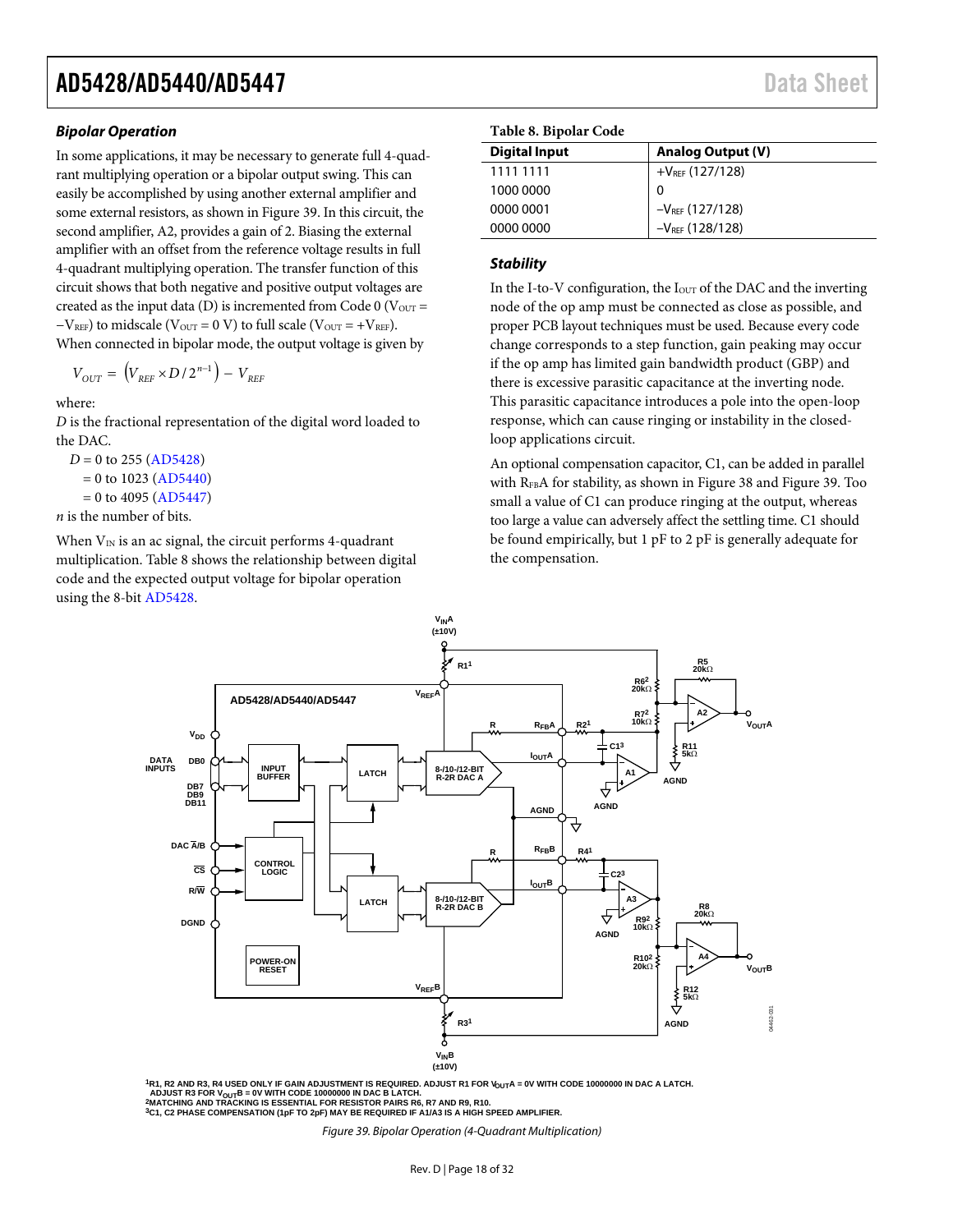### <span id="page-18-0"></span>**SINGLE-SUPPLY APPLICATIONS**

#### **Voltage-Switching Mode**

[Figure 40 s](#page-18-2)hows the DACs operating in voltage switching mode. The reference voltage,  $V_{IN}$ , is applied to the  $I_{OUT}A$  pin, and the output voltage is available at the  $V_{REF}A$  terminal. In this configuration, a positive reference voltage results in a positive output voltage, making single-supply operation possible. The output from the DAC is voltage at constant impedance (the DAC ladder resistance). Therefore, an op amp is necessary to buffer the output voltage. The reference input no longer sees constant input impedance, but one that varies with code. Therefore, the voltage input should be driven from a low impedance source.

Note that  $V_{IN}$  is limited to low voltages because the switches in the DAC ladder no longer have the same source-drain drive voltage. As a result, their on resistance differs and degrades the integral linearity of the DAC. Also,  $V_{IN}$  must not go negative by more than 0.3 V, or an internal diode turns on, causing the device to exceed the maximum ratings. In this type of application, the full range of multiplying capability of the DAC is lost.



<span id="page-18-2"></span>Figure 40. Single-Supply Voltage-Switching Mode

### <span id="page-18-1"></span>**ADDING GAIN**

In applications where the output voltage must be greater than  $V_{IN}$ , gain can be added with an additional external amplifier, or it can be achieved in a single stage. Consider the effect of temperature coefficients of the thin film resistors of the DAC. Simply placing a resistor in series with the RFB resistor causes mismatches in the temperature coefficients, resulting in larger gain temperature coefficient errors. Instead, the circuit in [Figure 41 s](#page-18-3)hows the recommended method for increasing the gain of the circuit. R1, R2, and R3 must have similar temperature coefficients, but they need not match the temperature coefficients of the DAC. This approach is recommended in circuits where gains of greater than 1 are required. Note that  $R_{FB} >> R2/|R3$  and a gain error percentage of  $100 \times (R2||R3)/R<sub>FB</sub>$  must be taken into consideration.



<span id="page-18-3"></span>Figure 41. Increasing Gain of Current Output DAC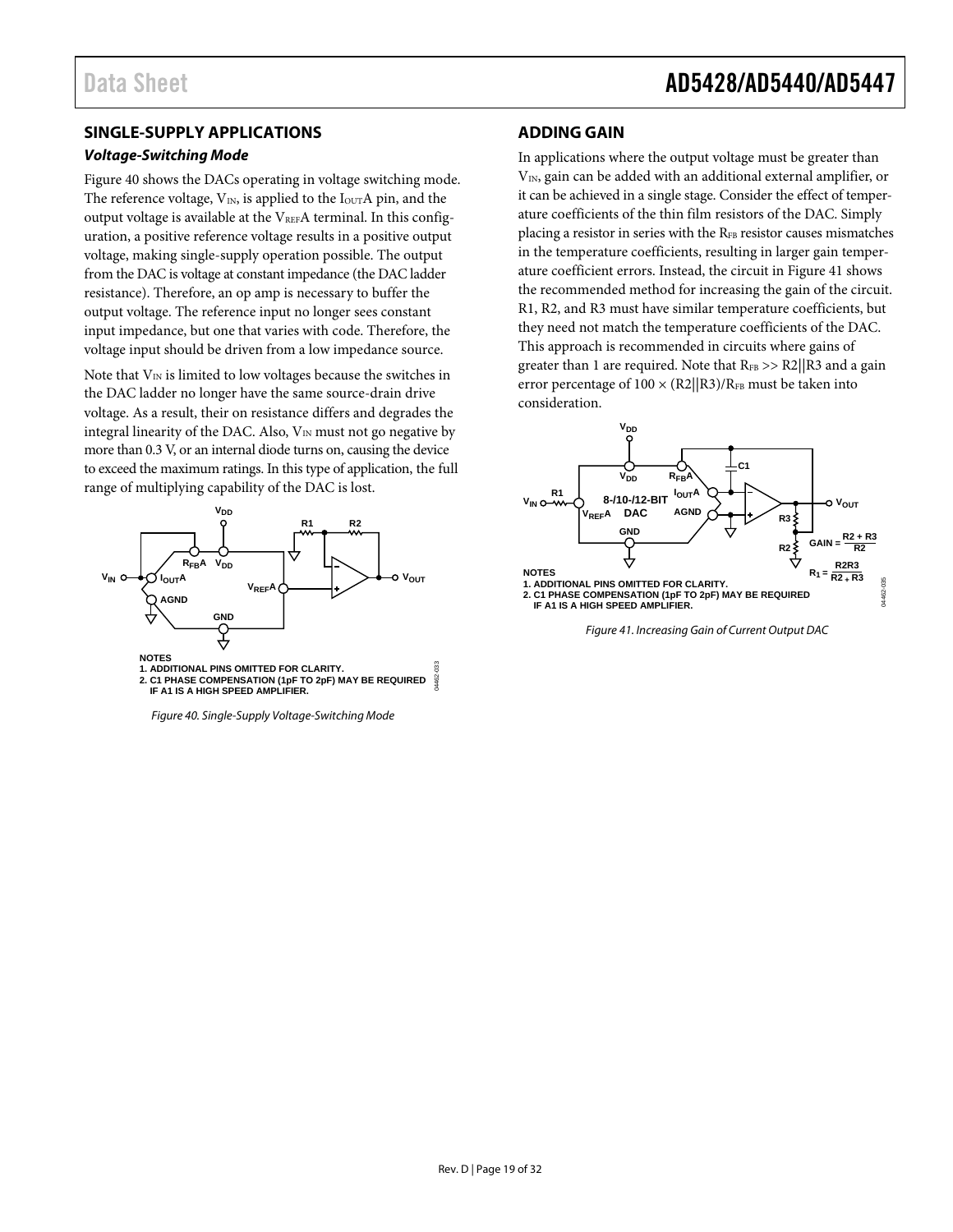### <span id="page-19-0"></span>**DIVIDER OR PROGRAMMABLE GAIN ELEMENT**

Current-steering DACs are very flexible and lend themselves to many applications. If this type of DAC is connected as the feedback element of an op amp and RFBA is used as the input resistor, as shown i[n Figure 42,](#page-19-3) the output voltage is inversely proportional to the digital input fraction, D.

For  $D = 1 - 2^{-n}$ , the output voltage is



Figure 42. Current-Steering DAC Used as a Divider or Programmable Gain Element

04462-040

nan

<span id="page-19-3"></span>As D is reduced, the output voltage increases. For small values of the digital fraction D, it is important to ensure that the amplifier does not saturate and that the required accuracy is met. For example, an 8-bit DAC driven with the binary code 0x10 (0001 0000)—that is, 16 decimal—in the circuit of [Figure 42 s](#page-19-3)hould cause the output voltage to be 16 times  $V_{\text{IN}}$ . However, if the DAC has a linearity specification of ±0.5 LSB, D can have a weight in the range of 15.5/256 to 16.5/256 so that the possible output voltage is in the range of 15.5 V<sub>IN</sub> to 16.5 V<sub>IN</sub> an error of 3%, even though the DAC itself has a maximum error of 0.2%.

DAC leakage current is also a potential error source in divider circuits. The leakage current must be counterbalanced by an opposite current supplied from the op amp through the DAC. Because only a fraction, D, of the current into the  $V_{REF}$  terminal is routed to the  $I<sub>OUT</sub>1$  terminal, the output voltage changes as follows:

*Output Error Voltage Due to DAC Leakage* =  $\text{(Leakage} \times \text{R)}$  *D* 

where  $R$  is the DAC resistance at the  $V_{REF}$  terminal.

For a DAC leakage current of 10 nA,  $R = 10 \text{ k}\Omega$ , and a gain (that is, 1/D) of 16, the error voltage is 1.6 mV.

### <span id="page-19-1"></span>**REFERENCE SELECTION**

When selecting a reference for use with the

[AD5428](http://www.analog.com/AD5428?doc=AD5428_5440_5447.pdf)[/AD5440/](http://www.analog.com/AD5440?doc=AD5428_5440_5447.pdf)[AD5447 s](http://www.analog.com/AD5447?doc=AD5428_5440_5447.pdf)eries of current output DACs, pay attention to the reference's output voltage temperature coefficient specification. This parameter not only affects the full-scale error, but can also affect the linearity (INL and DNL) performance. The reference temperature coefficient should be consistent with the system accuracy specifications. For example, an 8-bit system required to hold its overall specification to within 1 LSB over the temperature range 0° to 50°C dictates that the maximum system drift with temp-erature should be less than 78 ppm/°C. A 12-bit system with the same temperature range to overall specification within 2 LSBs requires a maximum drift of 10 ppm/°C. Choosing a precision reference with low output temperature coefficient minimizes this error source. [Table 9 l](#page-20-0)ists some references available from Analog Devices that are suitable for use with these current output DACs.

### <span id="page-19-2"></span>**AMPLIFIER SELECTION**

The primary requirement for the current-steering mode is an amplifier with low input bias currents and low input offset voltage. Because of the code-dependent output resistance of the DAC, the input offset voltage of an op amp is multiplied by the variable gain of the circuit. A change in the noise gain between two adjacent digital fractions produces a step change in the output voltage due to the amplifier's input offset voltage. This output voltage change is superimposed on the desired change in output between the two codes and gives rise to a differential linearity error, which, if large enough, could cause the DAC to be nonmonotonic. The input offset voltage should be <1/4 LSB to ensure monotonic behavior when stepping through codes.

The input bias current of an op amp also generates an offset at the voltage output as a result of the bias current flowing in the feedback resistor, R<sub>FB</sub>. Most op amps have input bias currents low enough to prevent significant errors in 12-bit applications.

Common-mode rejection of the op amp is important in voltageswitching circuits, because it produces a code-dependent error at the voltage output of the circuit. Most op amps have adequate common-mode rejection for use at 8-, 10-, and 12-bit resolution.

Provided that the DAC switches are driven from true wideband, low impedance sources ( $V_{IN}$  and AGND), they settle quickly. Consequently, the slew rate and settling time of a voltageswitching DAC circuit is determined largely by the output op amp. To obtain minimum settling time in this configuration, minimize capacitance at the  $V_{REF}$  node (the voltage output node in this application) of the DAC by using low input capacitance buffer amplifiers and careful board design.

Most single-supply circuits include ground as part of the analog signal range, which in turns requires an amplifier that can handle rail-to-rail signals. Analog Devices offers a wide variety of singlesupply amplifiers (se[e Table 10 a](#page-20-1)n[d Table 11\)](#page-20-2).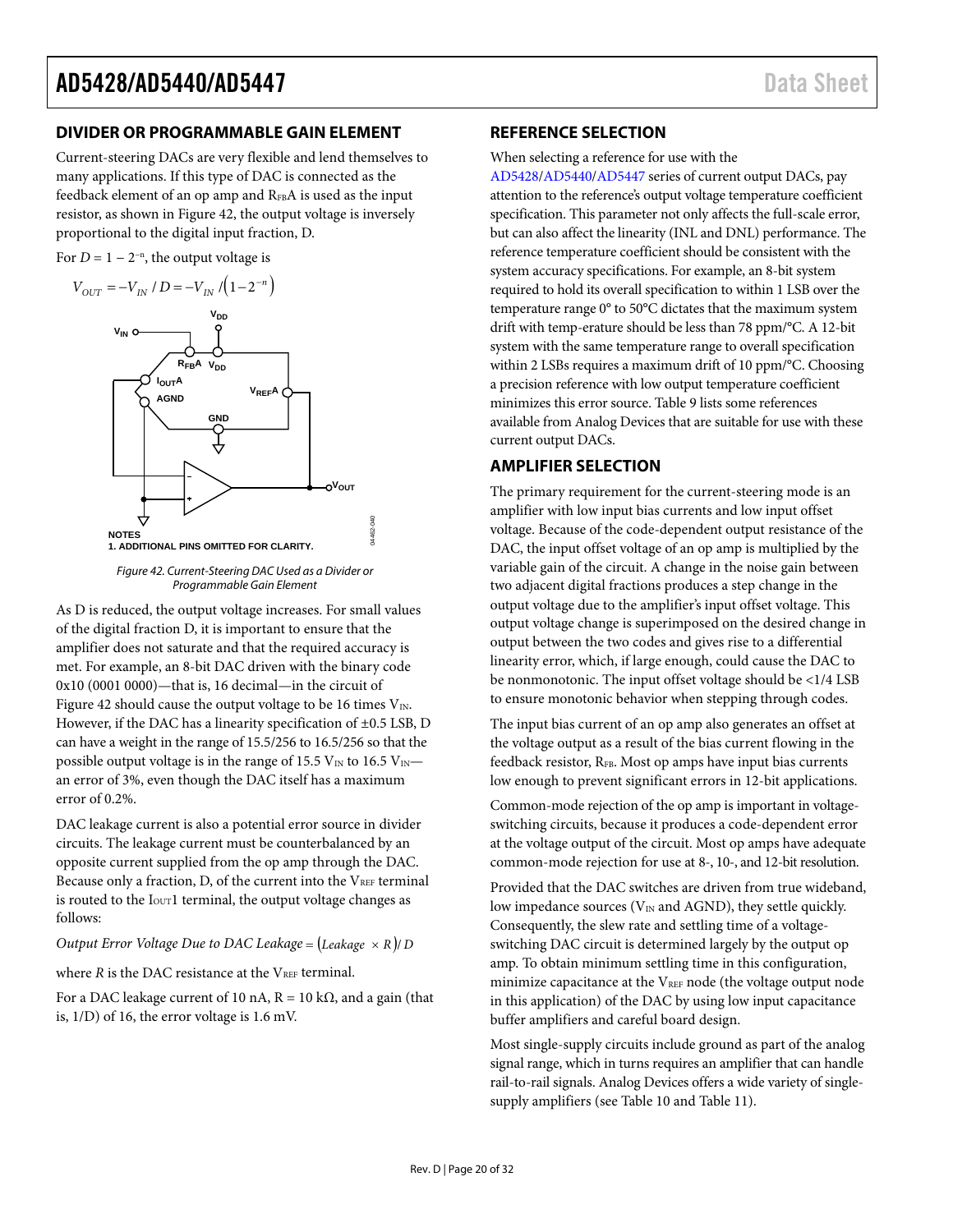### <span id="page-20-0"></span>**Table 9. Suitable ADI Precision References**

| Part No.          | <b>Output Voltage (V)</b> | <b>Initial Tolerance (%)</b> | Temp Drift (ppm/ $^{\circ}$ C) | $I_{SS}$ (mA) | Output Noise (µV p-p) | Package        |
|-------------------|---------------------------|------------------------------|--------------------------------|---------------|-----------------------|----------------|
| ADR01             | 10                        | 0.05                         | 3                              |               | 20                    | SOIC-8         |
| ADR01             | 10                        | 0.05                         | 9                              |               | 20                    | TSOT-23, SC70  |
| ADR02             | 5                         | 0.06                         | 3                              |               | 10                    | SOIC-8         |
| ADR02             | 5                         | 0.06                         | 9                              |               | 10                    | TSOT-23, SC70  |
| ADR03             | 2.5                       | 0.10                         | 3                              |               | 6                     | SOIC-8         |
| ADR03             | 2.5                       | 0.10                         | 9                              |               | 6                     | TSOT-23, SC70  |
| ADR <sub>06</sub> | 3                         | 0.10                         | 3                              |               | 10                    | SOIC-8         |
| ADR <sub>06</sub> | 3                         | 0.10                         | 9                              |               | 10                    | TSOT-23, SC70  |
| <b>ADR431</b>     | 2.5                       | 0.04                         | 3                              | 0.8           | 3.5                   | SOIC-8         |
| <b>ADR435</b>     | 5                         | 0.04                         |                                | 0.8           | 8                     | SOIC-8         |
| <b>ADR391</b>     | 2.5                       | 0.16                         | 9                              | 0.12          | 5                     | <b>TSOT-23</b> |
| <b>ADR395</b>     | 5                         | 0.10                         | 9                              | 0.12          | 8                     | <b>TSOT-23</b> |

### <span id="page-20-1"></span>**Table 10. Suitable ADI Precision Op Amps**

|               |                           |                           |                  | 0.1 Hz to 10 Hz  |                            |              |
|---------------|---------------------------|---------------------------|------------------|------------------|----------------------------|--------------|
| Part No.      | <b>Supply Voltage (V)</b> | $V_{OS}$ (Max) ( $\mu$ V) | $I_B$ (Max) (nA) | Noise $(uV p-p)$ | <b>Supply Current (µA)</b> | Package      |
| <b>OP97</b>   | $\pm 2$ to $\pm 20$       | 25                        | 0.1              | 0.5              | 600                        | SOIC-8       |
| <b>OP1177</b> | $\pm$ 2.5 to $\pm$ 15     | 60                        |                  | 0.4              | 500                        | MSOP, SOIC-8 |
| AD8551        | $2.7$ to 5                |                           | 0.05             |                  | 975                        | MSOP, SOIC-8 |
| AD8603        | $1.8$ to 6                | 50                        | 0.001            | 2.3              | 50                         | <b>TSOT</b>  |
| AD8628        | $2.7$ to 6                |                           | 0.1              | 0.5              | 850                        | TSOT, SOIC-8 |

### <span id="page-20-2"></span>**Table 11. Suitable ADI High Speed Op Amps**

| Part No. | <b>Supply Voltage (V)</b> | <b>BW @ ACL (MHz)</b> | Slew Rate (V/µs) | $VOS (Max) (\mu V)$ | $I_B$ (Max) (nA) | Package              |
|----------|---------------------------|-----------------------|------------------|---------------------|------------------|----------------------|
| AD8065   | 5 to 24                   | 145                   | 180              | .500،               | 6,000            | SOIC-8, SOT-23, MSOP |
| AD8021   | $\pm$ 2.5 to $\pm$ 12     | 490                   | 120              | ,000                | 10,500           | SOIC-8, MSOP         |
| AD8038   | 3 to 12                   | 350                   | 425              | 3,000               | 750              | SOIC-8, SC70-5       |
| AD9631   | $\pm 3$ to $\pm 6$        | 320                   | ,300             | 10,000              | 7,000            | SOIC-8               |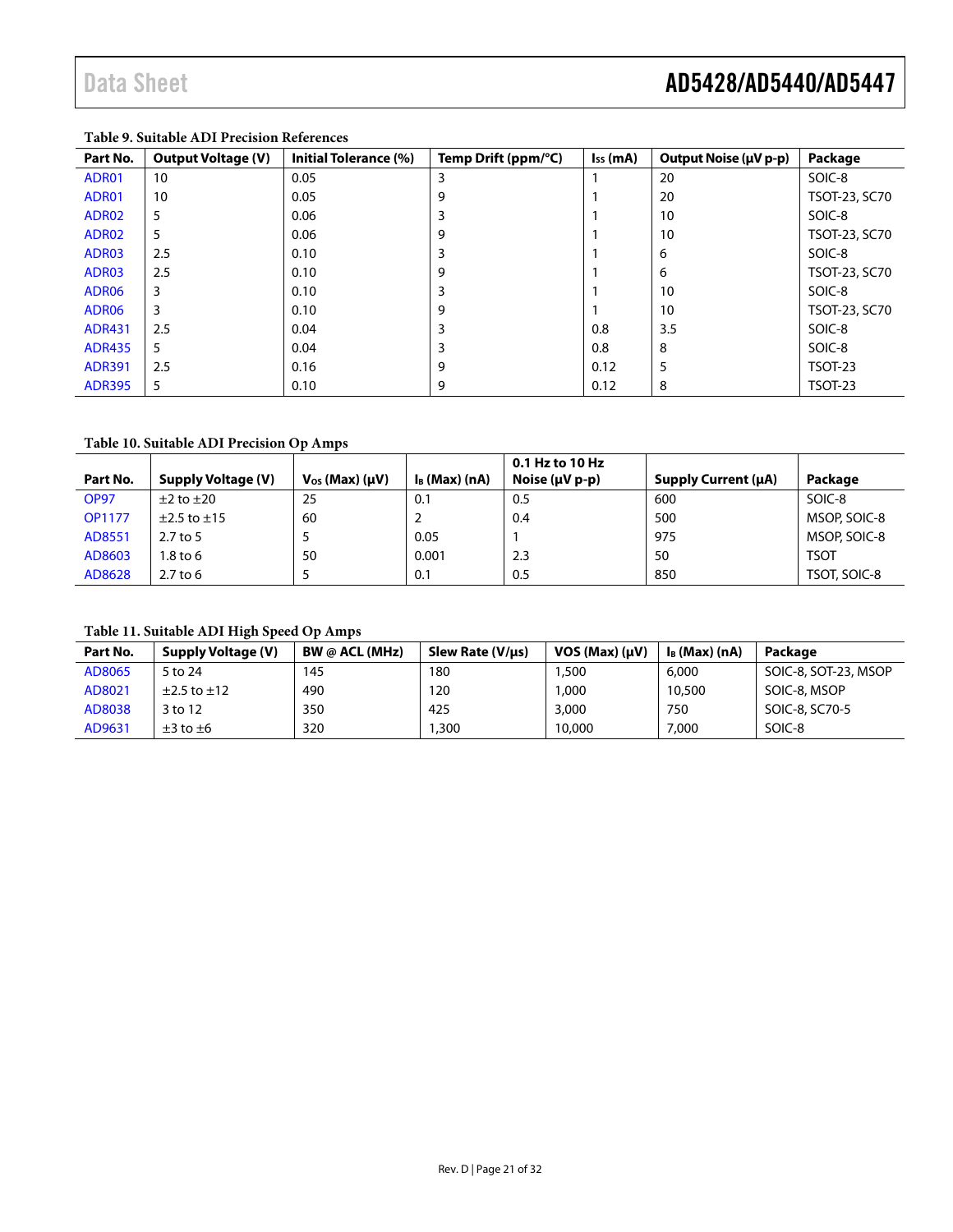04462-057

### <span id="page-21-0"></span>**PARALLEL INTERFACE**

Data is loaded into the [AD5428](http://www.analog.com/AD5428?doc=AD5428_5440_5447.pdf)[/AD5440](http://www.analog.com/AD5440?doc=AD5428_5440_5447.pdf)[/AD5447 i](http://www.analog.com/AD5447?doc=AD5428_5440_5447.pdf)n 8-, 10-, or 12-bit parallel word format. Control lines  $\overline{CS}$  and  $R/\overline{W}$  allow data to be written to or read from the DAC register. A write event takes place when  $\overline{CS}$  and  $R/\overline{W}$  are brought low, data available on the data lines fills the shift register, and the rising edge of  $\overline{CS}$  latches the data and transfers the latched data-word to the DAC register. The DAC latches are not transparent; therefore, a write sequence must consist of a falling and rising edge on CS to ensure that data is loaded into the DAC register and its analog equivalent is reflected on the DAC output.

A read event takes place when  $R/\overline{W}$  is held high and  $\overline{CS}$  is brought low. Data is loaded from the DAC register, goes back into the input register, and is output onto the data line, where it can be read back to the controller for verification or diagnostic purposes. The input and DAC registers of these devices are not transparent; therefore, a falling and rising edge of  $\overline{CS}$  is required to load each data-word.

### <span id="page-21-1"></span>**MICROPROCESSOR INTERFACING**

### **[ADSP-2191M and Family t](http://www.analog.com/adsp-21xx-processors?doc=AD5428_5440_5447.pdf)[o AD5428/](http://www.analog.com/AD5428?doc=AD5428_5440_5447.pdf)[AD5440/](http://www.analog.com/AD5440?doc=AD5428_5440_5447.pdf)[AD5447](http://www.analog.com/AD5447?doc=AD5428_5440_5447.pdf) Interface**

[Figure 43 s](#page-21-2)hows th[e AD5428](http://www.analog.com/AD5428?doc=AD5428_5440_5447.pdf)[/AD5440](http://www.analog.com/AD5440?doc=AD5428_5440_5447.pdf)[/AD5447](http://www.analog.com/AD5447?doc=AD5428_5440_5447.pdf) interfaced to the [ADSP-2191M series o](http://www.analog.com/adsp-21xx-processors?doc=AD5428_5440_5447.pdf)f DSPs as a memory-mapped device. A single wait state may be necessary to interface th[e AD5428/](http://www.analog.com/AD5428?doc=AD5428_5440_5447.pdf) [AD5440/](http://www.analog.com/AD5440?doc=AD5428_5440_5447.pdf)[AD5447 t](http://www.analog.com/AD5447?doc=AD5428_5440_5447.pdf)o the [ADSP-2191M,](http://www.analog.com/ADSP-2191M?doc=AD5428_5440_5447.pdf) depending on the clock speed of the DSP. The wait state can be programmed via the data memory wait state control register of the [ADSP-2191M](http://www.analog.com/ADSP-2191M?doc=AD5428_5440_5447.pdf) (see th[e ADSP-2191M](http://www.analog.com/adsp-21xx-processors?doc=AD5428_5440_5447.pdf) family user manual for details).



<span id="page-21-2"></span>**1ADDITIONAL PINS OMITTED FOR CLARITY.** Figure 43[. ADSP-2191M-t](http://www.analog.com/ADSP-2191M?doc=AD5428_5440_5447.pdf)o[-AD5428/](http://www.analog.com/AD5428?doc=AD5428_5440_5447.pdf)[AD5440/](http://www.analog.com/AD5440?doc=AD5428_5440_5447.pdf)[AD5447 I](http://www.analog.com/AD5447?doc=AD5428_5440_5447.pdf)nterface

#### **8xC51-to[-AD5428](http://www.analog.com/AD5428?doc=AD5428_5440_5447.pdf)[/AD5440](http://www.analog.com/AD5440?doc=AD5428_5440_5447.pdf)[/AD5447 I](http://www.analog.com/AD5447?doc=AD5428_5440_5447.pdf)nterface**

[Figure 44 s](#page-21-3)hows the interface between th[e AD5428](http://www.analog.com/AD5428?doc=AD5428_5440_5447.pdf)[/AD5440/](http://www.analog.com/AD5440?doc=AD5428_5440_5447.pdf) [AD5447 a](http://www.analog.com/AD5447?doc=AD5428_5440_5447.pdf)nd the 8xC51 family of DSPs. To facilitate external data memory access, the address latch enable (ALE) mode is enabled. The low byte of the address is latched with this output pulse during access to the external memory. AD0 to AD7 are the multiplexed low order addresses and data bus, and they require strong internal pull-ups when emitting 1s. During access to external memory, A8 to A15 are the high order address bytes. Because these ports are open drain, they also require strong internal pull-ups when emitting 1s.



<span id="page-21-3"></span>**1ADDITIONAL PINS OMITTED FOR CLARITY.**

Figure 44. 8xC51-to[-AD5428/](http://www.analog.com/AD5428?doc=AD5428_5440_5447.pdf)[AD5440/](http://www.analog.com/AD5440?doc=AD5428_5440_5447.pdf)[AD5447 I](http://www.analog.com/AD5447?doc=AD5428_5440_5447.pdf)nterface

#### **[ADSP-BF534 t](http://www.analog.com/ADSP-BF534?doc=AD5428_5440_5447.pdf)[o AD5428](http://www.analog.com/AD5428?doc=AD5428_5440_5447.pdf)[/AD5440/](http://www.analog.com/AD5440?doc=AD5428_5440_5447.pdf)[AD5447](http://www.analog.com/AD5447?doc=AD5428_5440_5447.pdf) Interface**

[Figure 45 s](#page-21-4)hows a typical interface between the [AD5428/](http://www.analog.com/AD5428?doc=AD5428_5440_5447.pdf) [AD5440/](http://www.analog.com/AD5440?doc=AD5428_5440_5447.pdf)[AD5447 a](http://www.analog.com/AD5447?doc=AD5428_5440_5447.pdf)nd th[e ADSP-BF534](http://www.analog.com/ADSP-BF534?doc=AD5428_5440_5447.pdf) family of DSPs. The asynchronous memory write cycle of the processor drives the digital inputs of the DAC. The  $\overline{AMSx}$  line is actually four memory select lines. Internal ADDR lines are decoded into  $\overline{\text{AMS}}_{3-0}$ , and then these lines are inserted as chip selects. The rest of the interface is a standard handshaking operation.



<span id="page-21-4"></span>Figure 45[. ADSP-BF534-](http://www.analog.com/ADSP-BF534?doc=AD5428_5440_5447.pdf)to[-AD5428/](http://www.analog.com/AD5428?doc=AD5428_5440_5447.pdf)[AD5440/](http://www.analog.com/AD5440?doc=AD5428_5440_5447.pdf)[AD5447 I](http://www.analog.com/AD5447?doc=AD5428_5440_5447.pdf)nterface

04462-055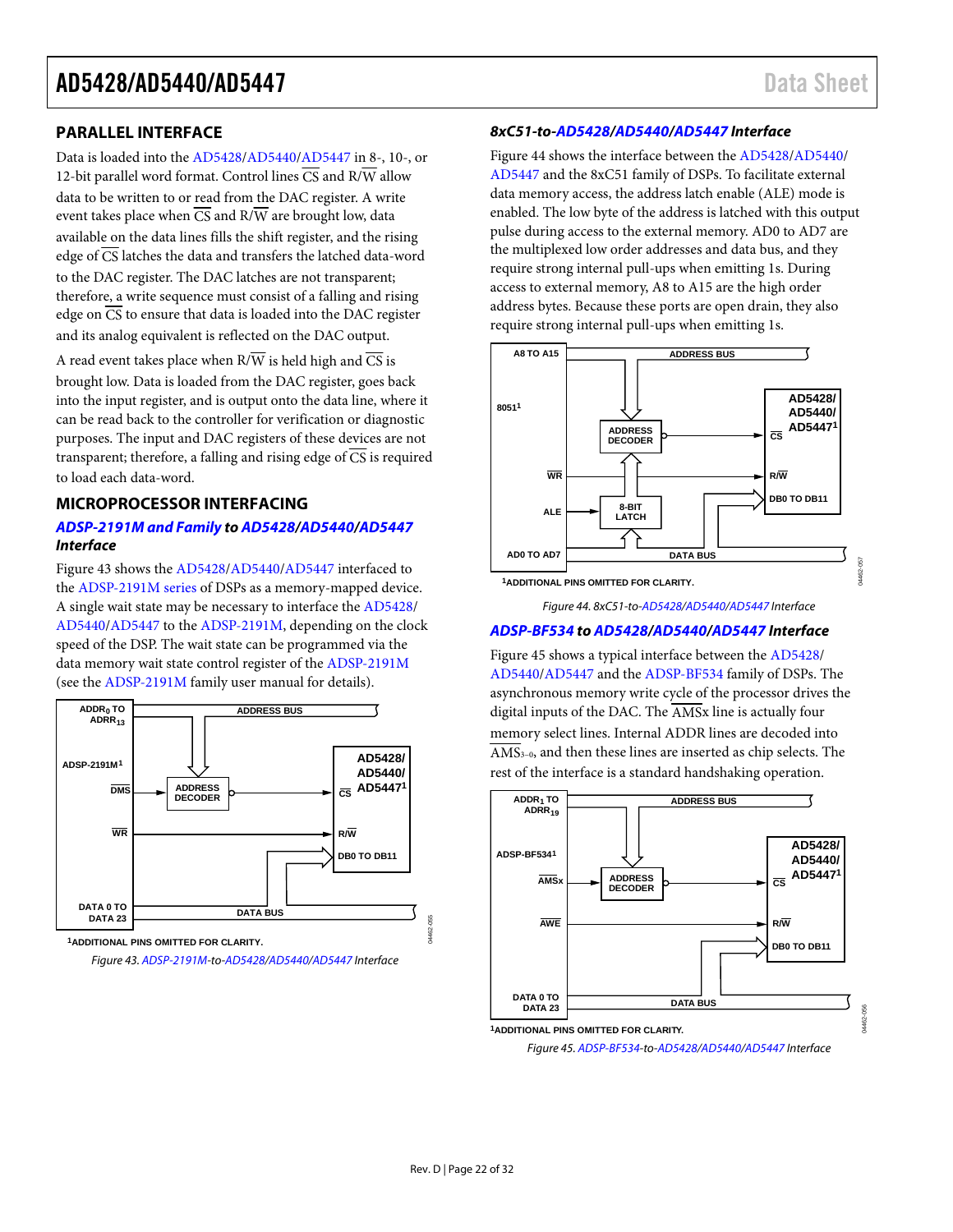# Data Sheet **AD5428/AD5440/AD5447**

# <span id="page-22-0"></span>**PCB LAYOUT AND POWER SUPPLY DECOUPLING**

In any circuit where accuracy is important, careful consideration of the power supply and ground return layout helps to ensure the rated performance. The printed circuit board on which the [AD5428/](http://www.analog.com/AD5428?doc=AD5428_5440_5447.pdf)[AD5440/](http://www.analog.com/AD5440?doc=AD5428_5440_5447.pdf)[AD5447 i](http://www.analog.com/AD5447?doc=AD5428_5440_5447.pdf)s mounted should be designed so that the analog and digital sections are separate and confined to certain areas of the board. If the DAC is in a system where multiple devices require an AGND-to-DGND connection, the connection should be made at one point only. The star ground point should be established as close as possible to the device.

These DACs should have ample supply bypassing of 10 μF in parallel with 0.1 μF on the supply located as close as possible to the package, ideally right up against the device. The 0.1 μF capacitor should have low effective series resistance (ESR) and low effective series inductance (ESI), like the common ceramic types of capacitors that provide a low impedance path to ground at high frequencies, to handle transient currents due to internal logic switching. Low ESR 1 μF to 10 μF tantalum or electrolytic capacitors should also be applied at the supplies to minimize transient disturbance and filter out low frequency ripple.

Components, such as clocks, that produce fast-switching signals should be shielded with digital ground to avoid radiating noise to other parts of the board, and they should never be run near the reference inputs.

Avoid crossover of digital and analog signals. Traces on opposite sides of the board should run at right angles to each other. This reduces the effects of feedthrough on the board. A microstrip technique is by far the best method, but its use is not always possible with a double-sided board. In this technique, the component side of the board is dedicated to the ground plane, and signal traces are placed on the soldered side.

It is good practice to use compact, minimum lead length PCB layout design. Leads to the input should be as short as possible to minimize IR drops and stray inductance.

The PCB metal traces between  $V_{REF}$  and  $R_{FB}$  should also be matched to minimize gain error. To maximize high frequency performance, the I-to-V amplifier should be located as close as possible to the device.

### <span id="page-22-1"></span>**EVALUATION BOARD FOR TH[E AD5447](http://www.analog.com/AD5447?doc=AD5428_5440_5447.pdf)**

The evaluation board consists of a[n AD5447](http://www.analog.com/AD5447?doc=AD5428_5440_5447.pdf) DAC and a current-to-voltage amplifier, the [AD8065.](http://www.analog.com/AD8065?doc=AD5428_5440_5447.pdf) Included on the evaluation board is a 10 V reference, the [ADR01.](http://www.analog.com/ADR01?doc=AD5428_5440_5447.pdf) An external reference may also be applied via an SMB input.

The evaluation kit consists of a CD-ROM with self-installing PC software to control the DAC. The software simply allows the user to write a code to the device.

### <span id="page-22-2"></span>**POWER SUPPLIES FOR THE EVALUATION BOARD**

The board requires  $\pm 12$  V and  $+5$  V supplies. The  $+12$  V V<sub>DD</sub> and  $-12$  V  $V_{SS}$  are used to power the output amplifier; the +5 V is used to power the DAC ( $V_{DD1}$ ) and transceivers ( $V_{CC}$ ).

Both supplies are decoupled to their respective ground plane with 10 μF tantalum and 0.1 μF ceramic capacitors.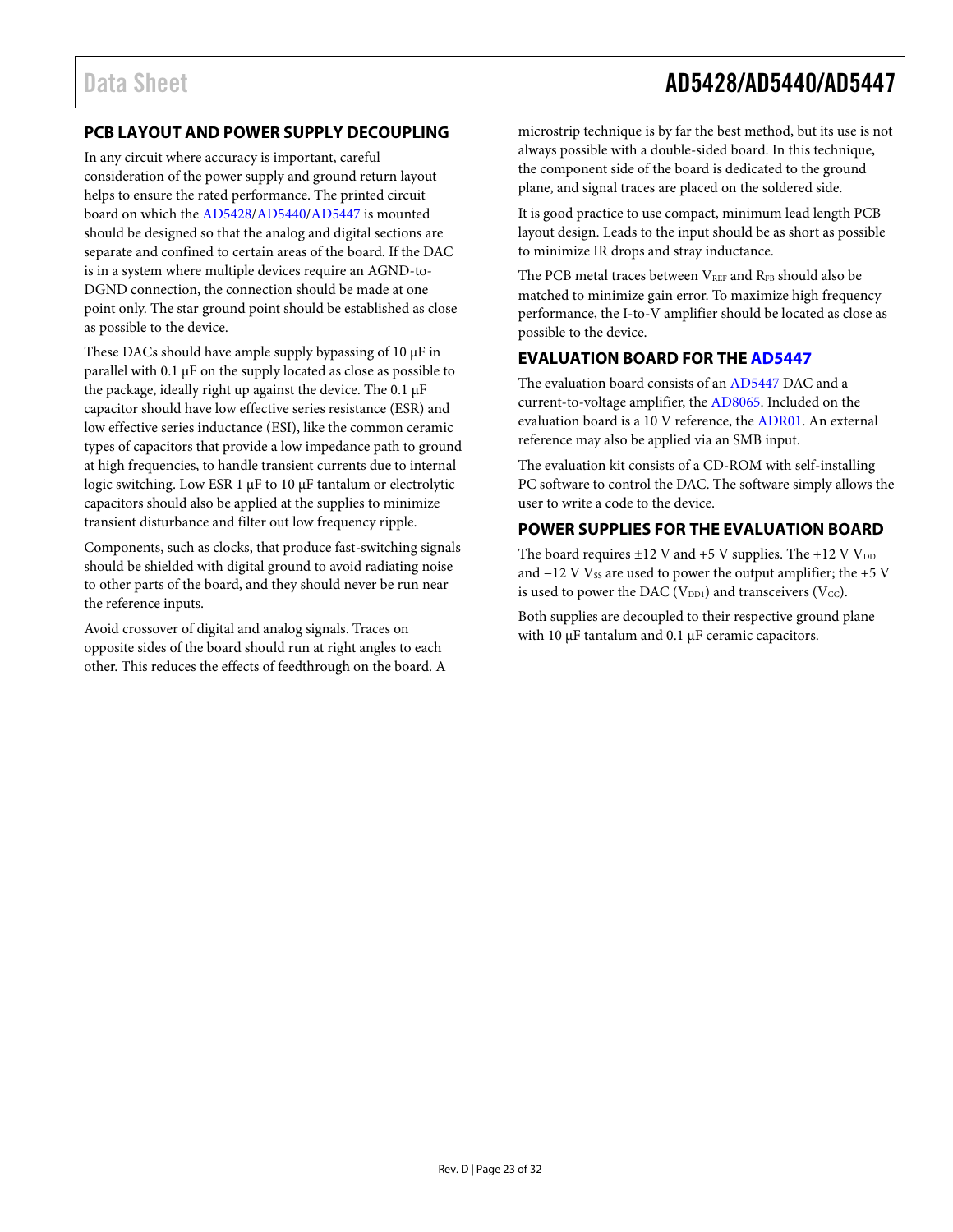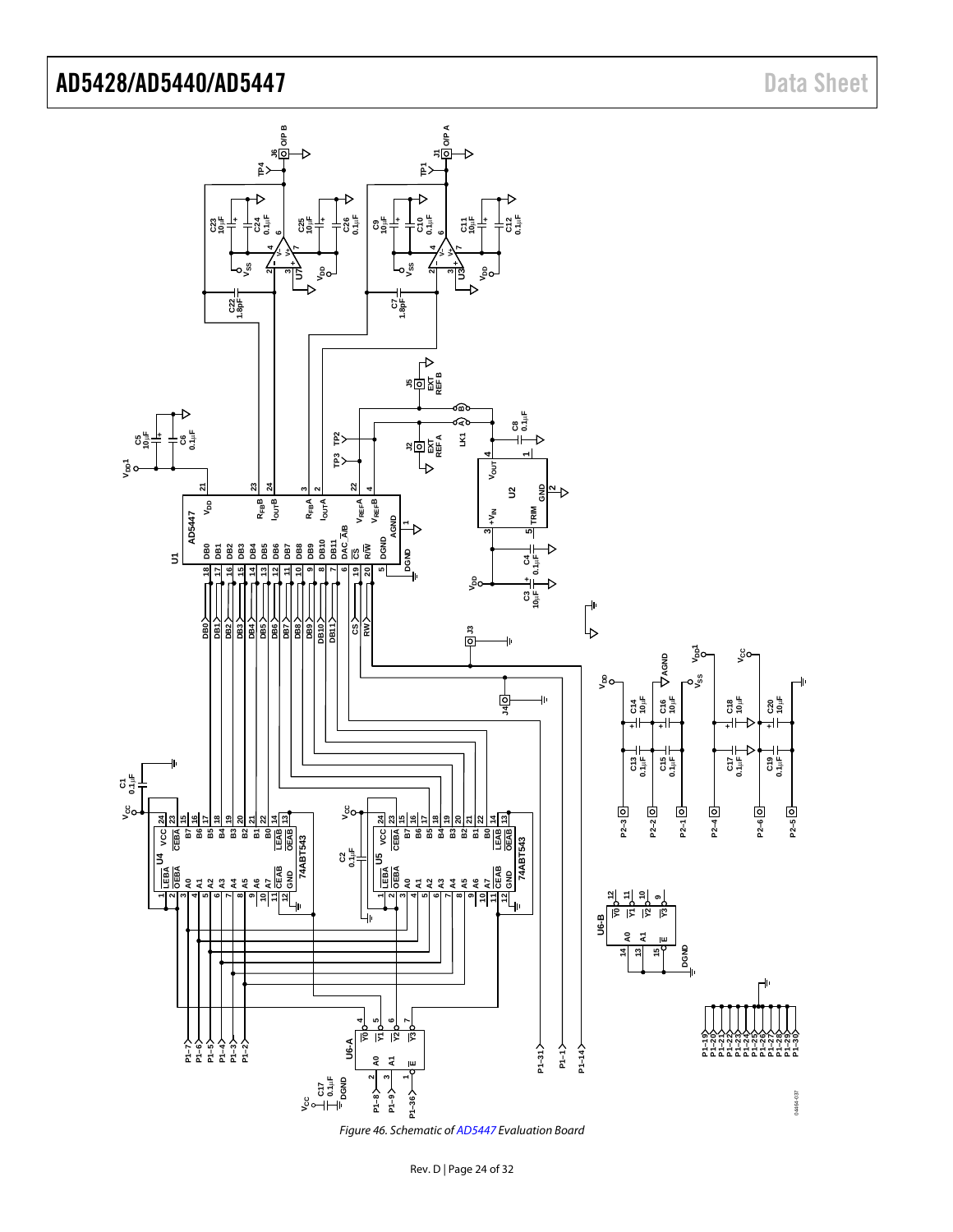# Data Sheet **AD5428/AD5440/AD5447**



Figure 47. Component-Side Artwork



Figure 48. Silkscreen—Component-Side View (Top Layer)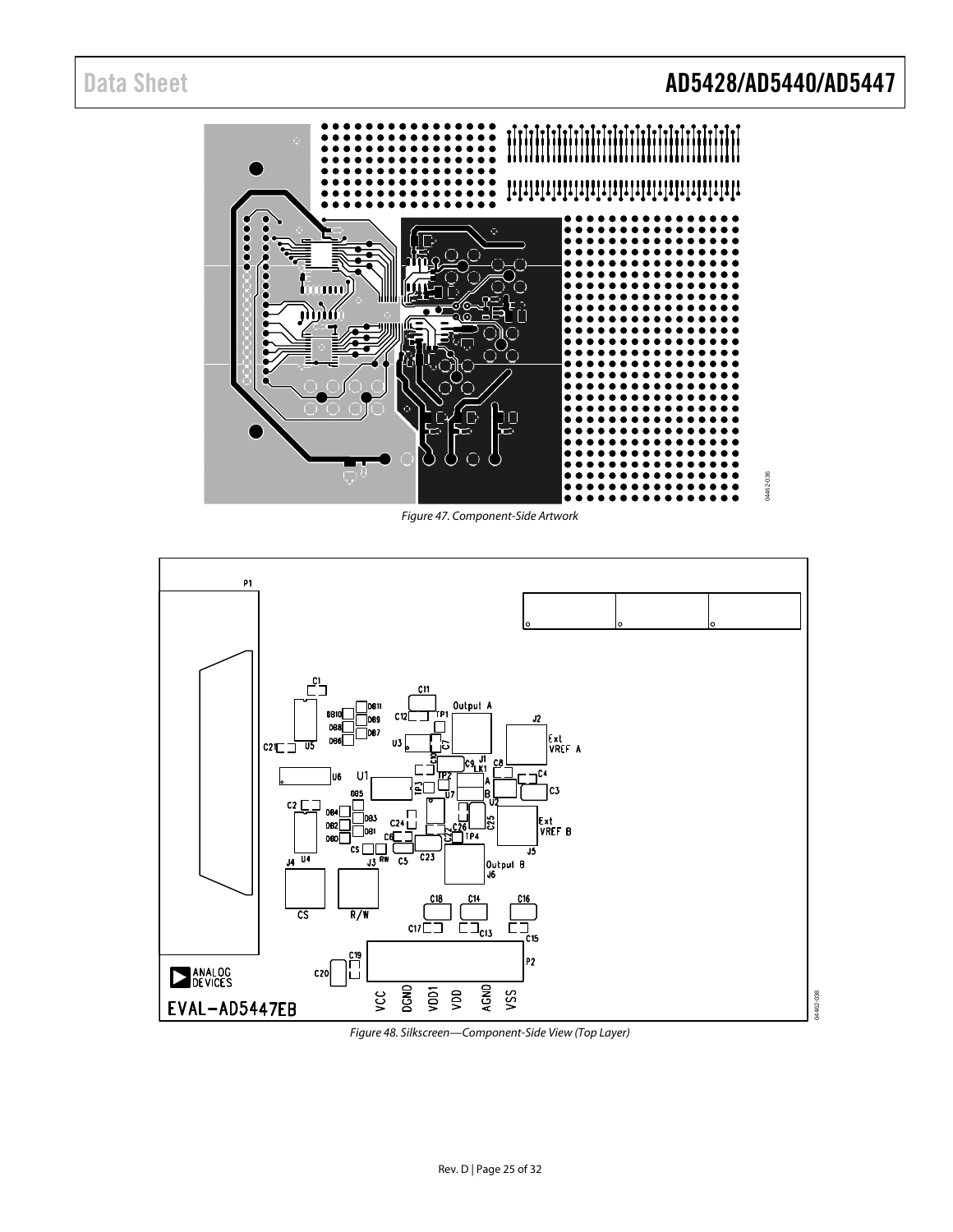•.∙  $\frac{1}{2}$  $\ddot{\cdot}$  $\ddot{\cdot}$  $O$   $O$   $O$   $O$ 

Figure 49. Solder-Side Artwork

04462-039

04462-039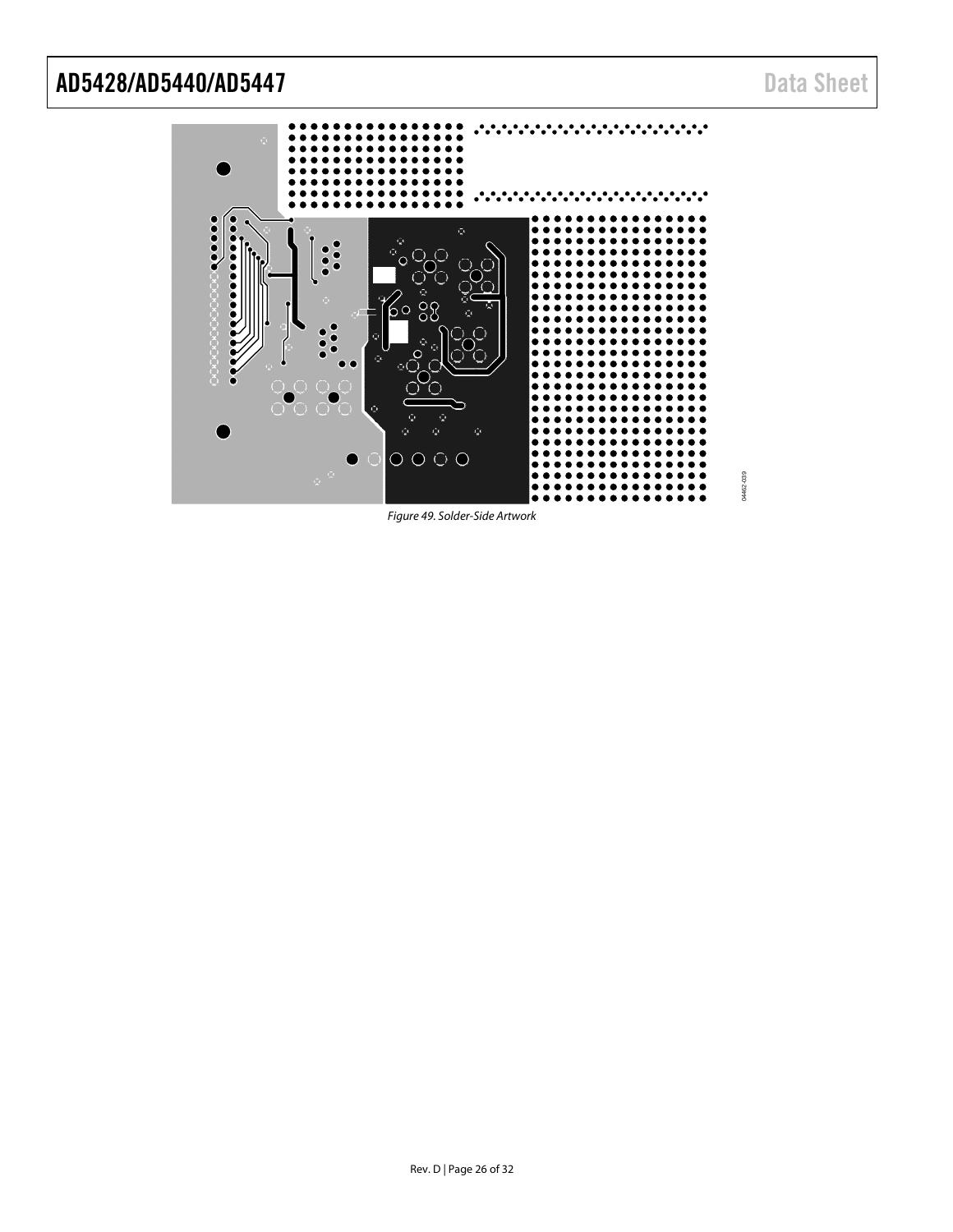# <span id="page-26-0"></span>BILL OF MATERIALS

**Table 12. Bill of Materials** 

| <b>Name/Position</b> | <b>Part Description</b>       | <b>Value</b> | Tolerance (%) | <b>Stock Code</b>           |
|----------------------|-------------------------------|--------------|---------------|-----------------------------|
| C <sub>1</sub>       | X7R ceramic capacitor         | $0.1 \mu F$  | 10            | FEC 499-675                 |
| C <sub>2</sub>       | X7R ceramic capacitor         | $0.1 \mu F$  | 10            | FEC 499-675                 |
| C <sub>3</sub>       | Tantalum capacitor-Taj series | 10 µF, 20 V  | 10            | FEC 197-427                 |
| C <sub>4</sub>       | X7R ceramic capacitor         | $0.1 \mu F$  | 10            | FEC 499-675                 |
| C <sub>5</sub>       | Tantalum capacitor-Taj series | 10 µF, 10 V  | 10            | FEC 197-130                 |
| C <sub>6</sub>       | X7R ceramic capacitor         | $0.1 \mu F$  | 10            | FEC 499-675                 |
| C7                   | NPO ceramic capacitor         | $1.8$ pF     | 10            | FEC 721-876                 |
| C8                   | X7R ceramic capacitor         | $0.1 \mu F$  | 10            | FEC 499-675                 |
| C9                   | Tantalum capacitor-Taj series | 10 µF, 20 V  | 10            | FEC 197-427                 |
| C10                  | X7R ceramic capacitor         | $0.1 \mu F$  | 10            | FEC 499-675                 |
| C11                  | Tantalum capacitor-Taj series | 10 µF, 20 V  | 10            | FEC 197-427                 |
| C12                  | X7R ceramic capacitor         | $0.1 \mu F$  | 10            | FEC 499-675                 |
| C13                  | X7R ceramic capacitor         | $0.1 \mu F$  | 10            | FEC 499-675                 |
| C <sub>14</sub>      | Tantalum capacitor-Taj series | 10 µF, 20 V  | 10            | FEC 197-427                 |
| C15                  | X7R ceramic capacitor         | $0.1 \mu F$  | 10            | FEC 499-675                 |
| C16                  | Tantalum capacitor-Taj series | 10 µF, 20 V  | 10            | FEC 197-427                 |
| C17                  | X7R ceramic capacitor         | $0.1 \mu F$  | 10            | FEC 499-675                 |
| C18                  | Tantalum capacitor-Taj series | 10 µF, 20 V  | 10            | FEC 197-427                 |
| C19                  | X7R ceramic capacitor         | $0.1 \mu F$  | 10            | FEC 499-675                 |
| C <sub>20</sub>      | Tantalum capacitor-Taj series | 10 µF, 20 V  | 10            | FEC 197-427                 |
| C <sub>21</sub>      | X7R ceramic capacitor         | $0.1 \mu F$  | 10            | FEC 499-675                 |
| C <sub>22</sub>      | NPO ceramic capacitor         | $1.8$ pF     | 10            | FEC 721-876                 |
| C <sub>23</sub>      | Tantalum capacitor-Taj series | 10 µF, 20 V  | 10            | FEC 197-427                 |
| C <sub>24</sub>      | X7R ceramic capacitor         | $0.1 \mu F$  | 10            | FEC 499-675                 |
| C <sub>25</sub>      | Tantalum capacitor-Taj series | 10 µF, 20 V  | 10            | FEC 197-427                 |
| C <sub>26</sub>      | X7R ceramic capacitor         | $0.1 \mu F$  | 10            | FEC 499-675                 |
| CS, DB0 to DB11      | Red testpoint                 |              |               | FEC 240-345 (Pack)          |
| J1 to J6             | SMB socket                    |              |               | FEC 310-682                 |
| J <sub>2</sub>       | SMB socket                    |              |               | FEC 310-682                 |
| J3                   | SMB socket                    |              |               | FEC 310-682                 |
| J4                   | SMB socket                    |              |               | FEC 310-682                 |
| J5                   | SMB socket                    |              |               | FEC 310-682                 |
| J6                   | SMB socket                    |              |               | FEC 310-682                 |
| LK1                  | 3-pin header $(2 \times 2)$   |              |               | FEC 511-791 and FEC 528-456 |
| P1                   | 36-pin Centronics connector   |              |               | FEC 147-753                 |
| P <sub>2</sub>       | 6-pin terminal block          |              |               | FEC 151-792                 |
| <b>RW</b>            | Red testpoint                 |              |               | FEC 240-345 (Pack)          |
| TP1 to TP4           | Red testpoint                 |              |               | FEC 240-345 (Pack)          |
| U <sub>1</sub>       | AD5447                        |              |               | <b>AD5447YRU</b>            |
| U <sub>2</sub>       | ADR01                         |              |               | ADR01AR                     |
| U3                   | AD8065                        |              |               | <b>AD8065AR</b>             |
| U4, U5               | 74ABT543                      |              |               | Fairchild 74ABT543CMTC      |
| U6                   | 74139                         |              |               | CD74HCT139M                 |
| U7                   | AD8065                        |              |               | <b>AD8065AR</b>             |
| Each Corner          | Rubber stick-on feet          |              |               | FEC 148-922                 |
|                      |                               |              |               |                             |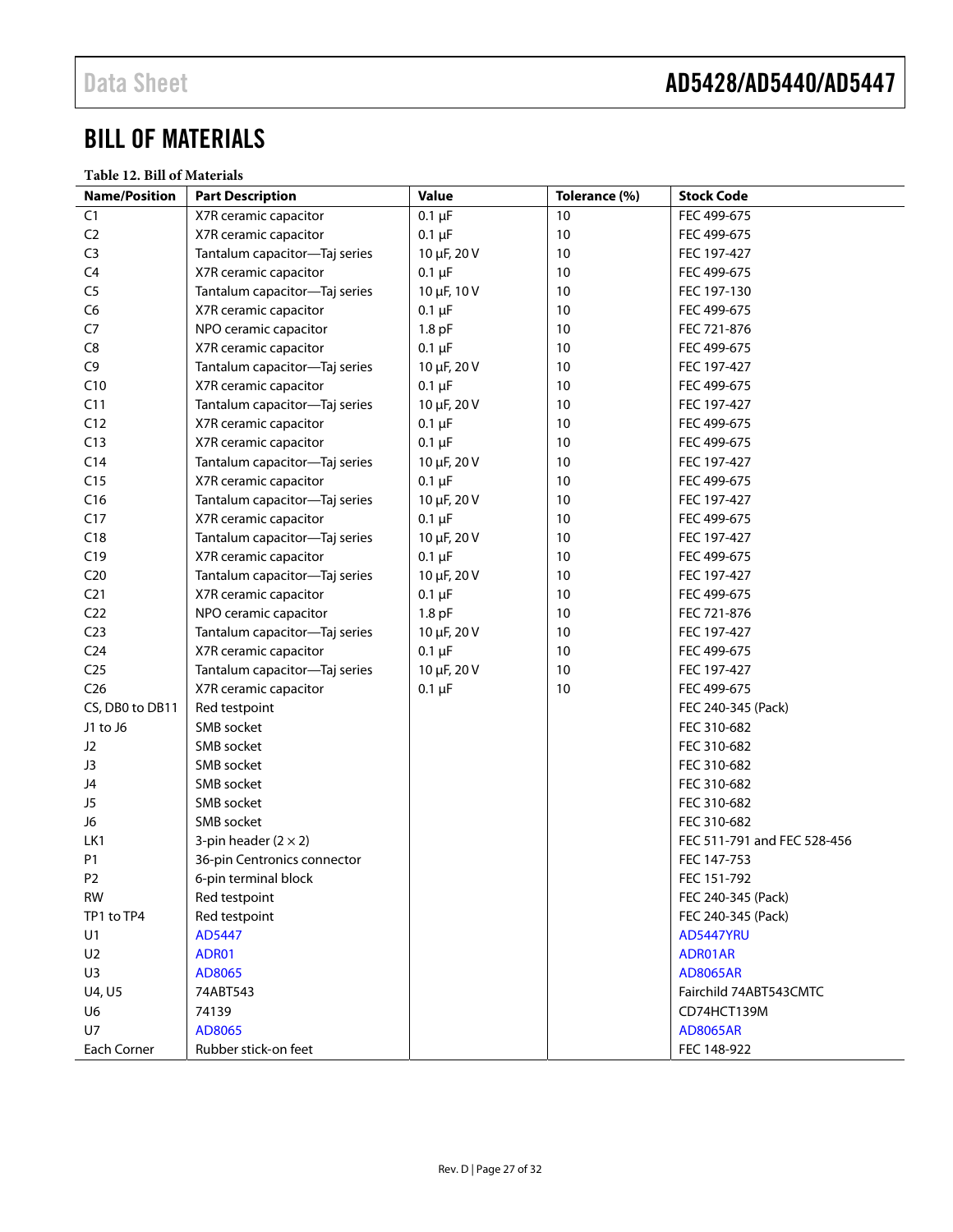# <span id="page-27-0"></span>OVERVIEW OF MULTIPLYING DAC DEVICES

| anie |  |
|------|--|
|------|--|

| Part No. | <b>Resolution</b> | <b>No. DACs</b>         | INL (LSB)  | Interface | Package <sup>1</sup> | <b>Features</b>                 |
|----------|-------------------|-------------------------|------------|-----------|----------------------|---------------------------------|
| AD5424   | 8                 | 1                       | $\pm 0.25$ | Parallel  | RU-16, CP-20         | 10 MHz BW, 17 ns CS pulse width |
| AD5426   | 8                 | 1                       | $\pm 0.25$ | Serial    | <b>RM-10</b>         | 10 MHz BW, 50 MHz serial        |
| AD5428   | 8                 | 2                       | ±0.25      | Parallel  | <b>RU-20</b>         | 10 MHz BW, 17 ns CS pulse width |
| AD5429   | 8                 | $\overline{2}$          | $\pm 0.25$ | Serial    | <b>RU-10</b>         | 10 MHz BW, 50 MHz serial        |
| AD5450   | 8                 | 1                       | $\pm 0.25$ | Serial    | $UJ-8$               | 10 MHz BW, 50 MHz serial        |
| AD5432   | 10 <sup>°</sup>   | 1                       | ±0.5       | Serial    | RM-10                | 10 MHz BW, 50 MHz serial        |
| AD5433   | 10 <sup>°</sup>   | 1                       | ±0.5       | Parallel  | RU-20, CP-20         | 10 MHz BW, 17 ns CS pulse width |
| AD5439   | 10                | 2                       | ±0.5       | Serial    | <b>RU-16</b>         | 10 MHz BW, 50 MHz serial        |
| AD5440   | 10                | 2                       | ±0.5       | Parallel  | <b>RU-24</b>         | 10 MHz BW, 17 ns CS pulse width |
| AD5451   | 10                | 1                       | $\pm 0.25$ | Serial    | $UJ-8$               | 10 MHz BW, 50 MHz serial        |
| AD5443   | 12                | 1                       | ±1         | Serial    | <b>RM-10</b>         | 10 MHz BW, 50 MHz serial        |
| AD5444   | 12                | 1                       | ±0.5       | Serial    | RM-8                 | 10 MHz BW, 50 MHz serial        |
| AD5415   | 12                | 2                       | ±1         | Serial    | <b>RU-24</b>         | 10 MHz BW, 50 MHz serial        |
| AD5405   | 12                | 2                       | ±1         | Parallel  | $CP-40$              | 10 MHz BW, 17 ns CS pulse width |
| AD5445   | 12                | 2                       | ±1         | Parallel  | RU-20, CP-20         | 10 MHz BW, 17 ns CS pulse width |
| AD5447   | 12                | 2                       | ±1         | Parallel  | <b>RU-24</b>         | 10 MHz BW, 17 ns CS pulse width |
| AD5449   | 12                | 2                       | ±1         | Serial    | <b>RU-16</b>         | 10 MHz BW, 50 MHz serial        |
| AD5452   | 12                | 1                       | ±0.5       | Serial    | UJ-8, RM-8           | 10 MHz BW, 50 MHz serial        |
| AD5446   | 14                | 1                       | ±1         | Serial    | RM-8                 | 10 MHz BW, 50 MHz serial        |
| AD5453   | 14                | 1                       | ±2         | Serial    | UJ-8, RM-8           | 10 MHz BW, 50 MHz serial        |
| AD5553   | 14                | 1                       | ±1         | Serial    | RM-8                 | 4 MHz BW, 50 MHz serial clock   |
| AD5556   | 14                | 1                       | ±1         | Parallel  | <b>RU-28</b>         | 4 MHz BW, 20 ns WR pulse width  |
| AD5555   | 14                | 2                       | ±1         | Serial    | RM-8                 | 4 MHz BW, 50 MHz serial clock   |
| AD5557   | 14                | 2                       | ±1         | Parallel  | <b>RU-38</b>         | 4 MHz BW, 20 ns WR pulse width  |
| AD5543   | 16                | 1                       | ±2         | Serial    | RM-8                 | 4 MHz BW, 50 MHz serial clock   |
| AD5546   | 16                | 1                       | ±2         | Parallel  | <b>RU-28</b>         | 4 MHz BW, 20 ns WR pulse width  |
| AD5545   | 16                | 2                       | ±2         | Serial    | <b>RU-16</b>         | 4 MHz BW, 50 MHz serial clock   |
| AD5547   | 16                | $\overline{\mathbf{c}}$ | ±2         | Parallel  | <b>RU-38</b>         | 4 MHz BW, 20 ns WR pulse width  |

1 RU = TSSOP, CP = LFCSP, RM = MSOP, UJ = TSOT.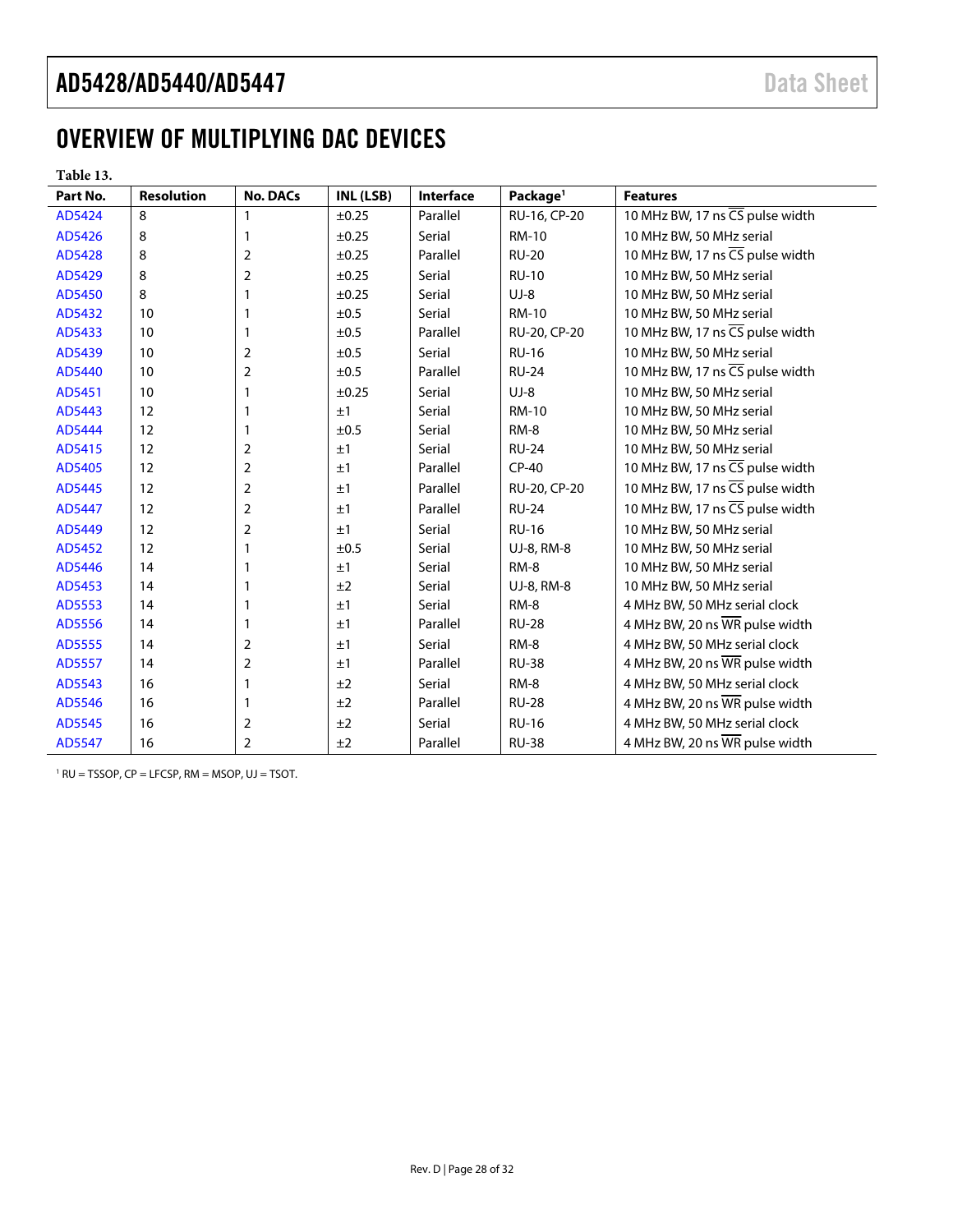# <span id="page-28-0"></span>OUTLINE DIMENSIONS



Rev. D | Page 29 of 32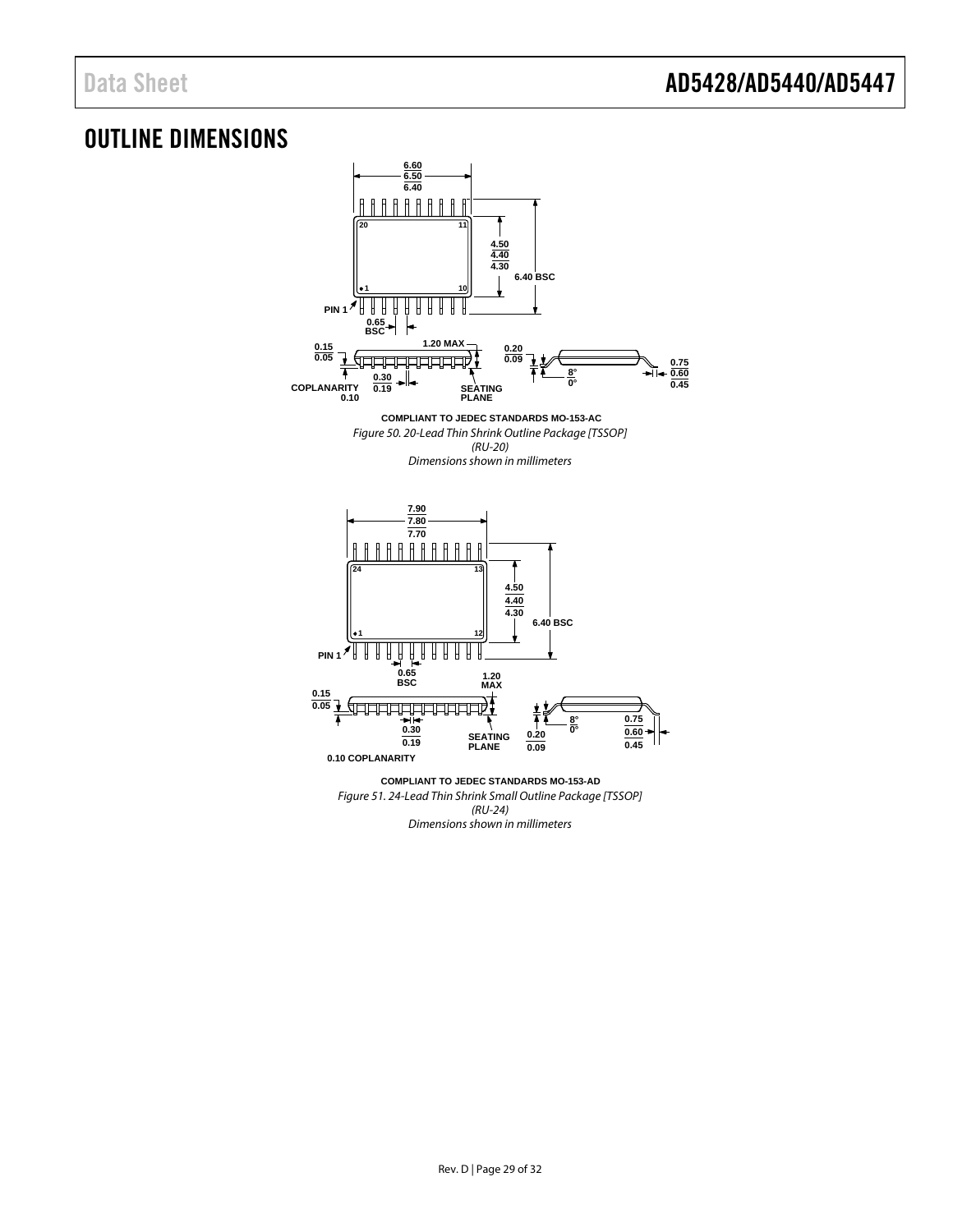# <span id="page-29-0"></span>**ORDERING GUIDE**

| Model <sup>1</sup> | <b>Resolution</b> | INL (LSB) | <b>Temperature Range</b>            | <b>Package Description</b> | <b>Package Option</b> |
|--------------------|-------------------|-----------|-------------------------------------|----------------------------|-----------------------|
| AD5428YRU          | 8                 | ±0.5      | $-40^{\circ}$ C to $+125^{\circ}$ C | 20-Lead TSSOP              | <b>RU-20</b>          |
| AD5428YRU-REEL7    | 8                 | ±0.5      | $-40^{\circ}$ C to $+125^{\circ}$ C | 20-Lead TSSOP              | <b>RU-20</b>          |
| AD5428YRUZ         | 8                 | $\pm 0.5$ | $-40^{\circ}$ C to $+125^{\circ}$ C | 20-Lead TSSOP              | <b>RU-20</b>          |
| AD5428YRUZ-REEL    | 8                 | $\pm 0.5$ | $-40^{\circ}$ C to $+125^{\circ}$ C | 20-Lead TSSOP              | <b>RU-20</b>          |
| AD5428YRUZ-REEL7   | 8                 | ±0.5      | $-40^{\circ}$ C to $+125^{\circ}$ C | 20-Lead TSSOP              | <b>RU-20</b>          |
| AD5440YRU          | 10                | ±0.5      | $-40^{\circ}$ C to $+125^{\circ}$ C | 24-Lead TSSOP              | <b>RU-24</b>          |
| AD5440YRUZ         | 10                | ±0.5      | $-40^{\circ}$ C to $+125^{\circ}$ C | 24-Lead TSSOP              | <b>RU-24</b>          |
| AD5440YRUZ-REEL    | 12                | ±1        | $-40^{\circ}$ C to $+125^{\circ}$ C | 24-Lead TSSOP              | <b>RU-24</b>          |
| AD5440YRUZ-REEL7   | 12                | ±1        | $-40^{\circ}$ C to $+125^{\circ}$ C | 24-Lead TSSOP              | <b>RU-24</b>          |
| AD5447YRU          | 12                | ±1        | $-40^{\circ}$ C to $+125^{\circ}$ C | 24-Lead TSSOP              | <b>RU-24</b>          |
| AD5447YRUZ         | 12                | ±1        | $-40^{\circ}$ C to $+125^{\circ}$ C | 24-Lead TSSOP              | <b>RU-24</b>          |
| AD5447YRUZ-REEL    | 12                | ±1        | $-40^{\circ}$ C to $+125^{\circ}$ C | 24-Lead TSSOP              | <b>RU-24</b>          |
| AD5447YRUZ-REEL7   | $12 \overline{ }$ | ±1        | $-40^{\circ}$ C to $+125^{\circ}$ C | 24-Lead TSSOP              | <b>RU-24</b>          |
| EVAL-AD5447EBZ     |                   |           |                                     | <b>Evaluation Kit</b>      |                       |

 $1 Z =$  RoHS Compliant Part.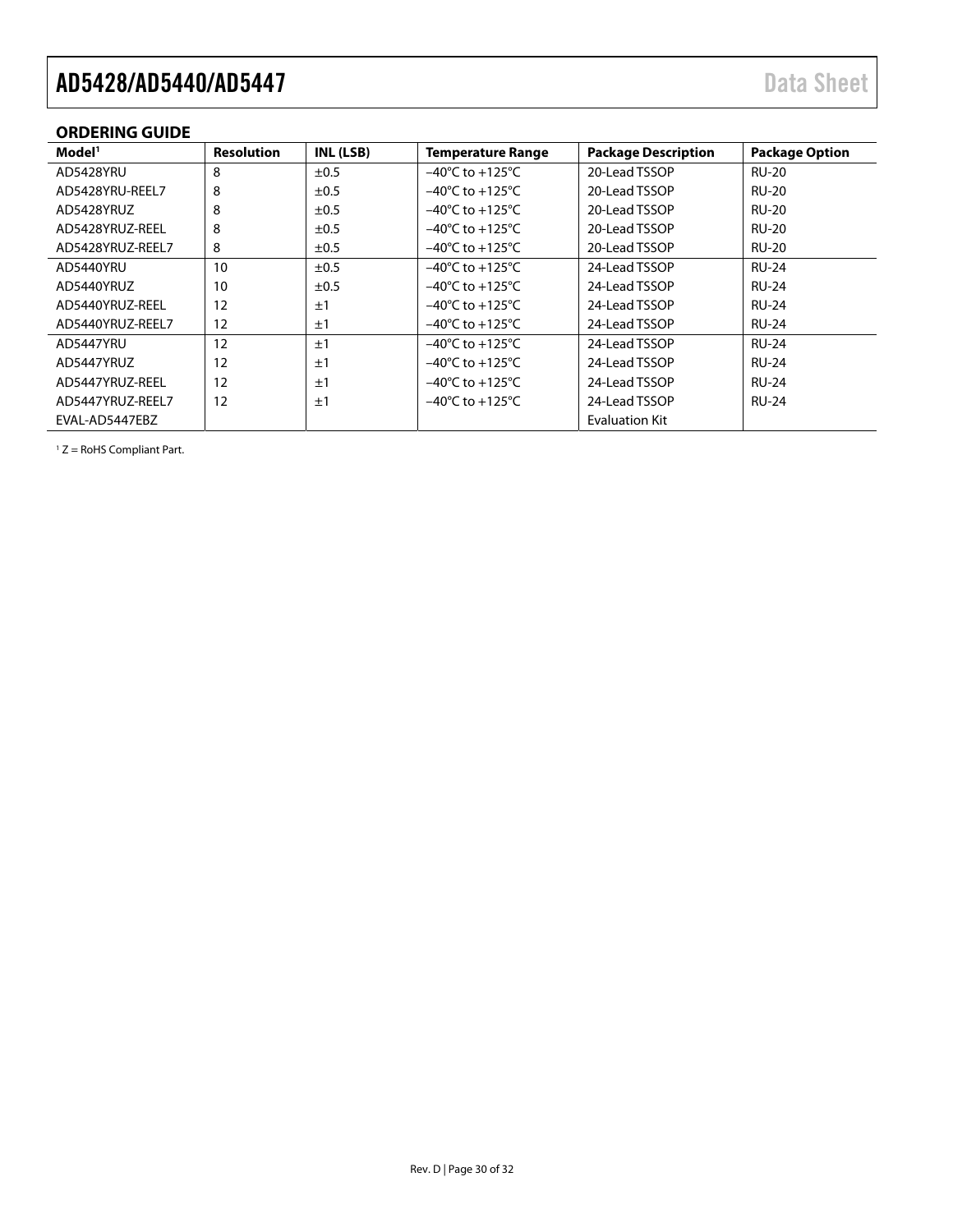# <span id="page-30-0"></span>**NOTES**